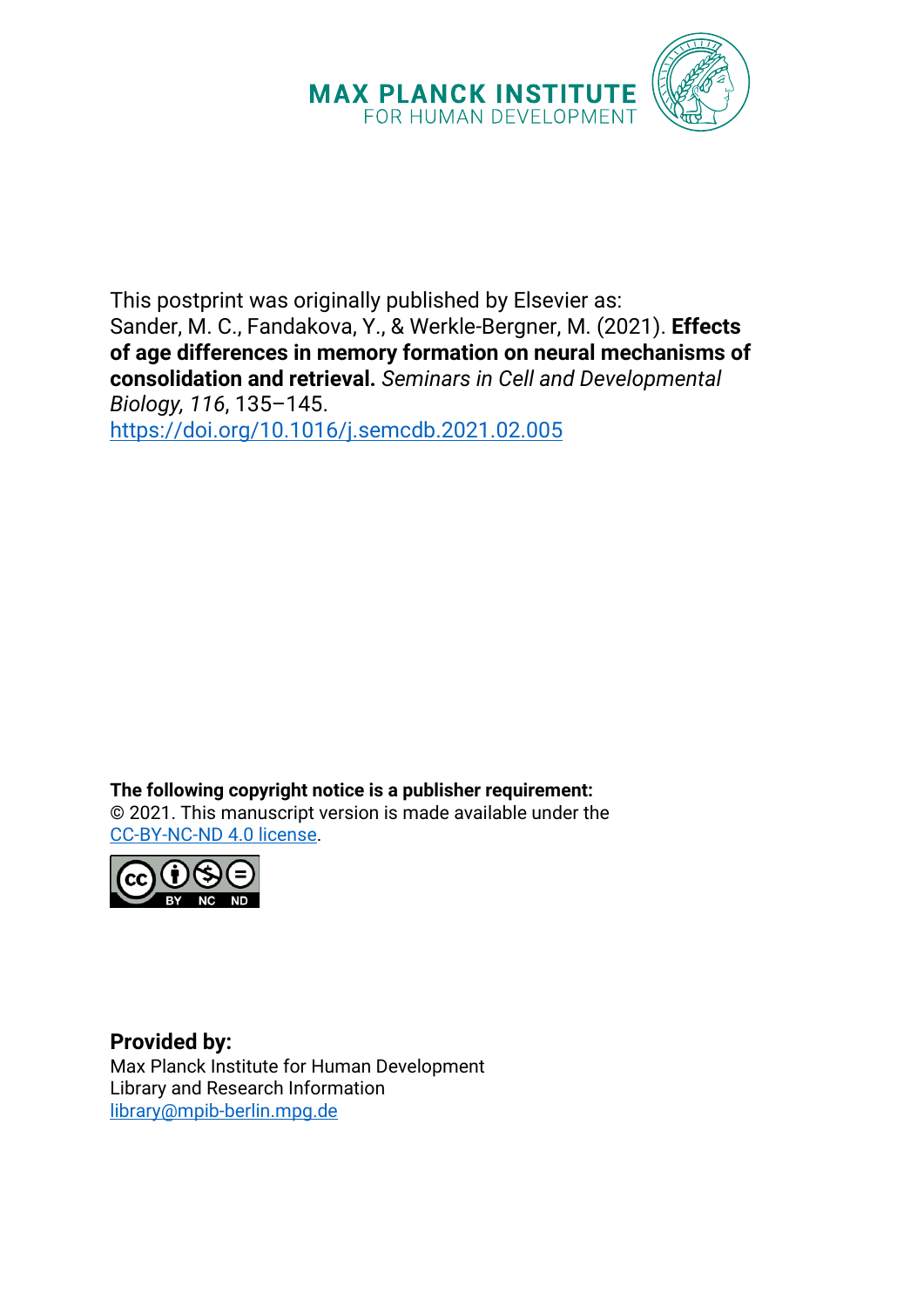# **Effects of Age Differences in Memory Formation on Neural Mechanisms of Consolidation and Retrieval**

Myriam C. Sander, Yana Fandakova, and Markus Werkle-Bergner

Center for Lifespan Psychology, Max Planck Institute for Human Development, Berlin,

Germany

Correspondence concerning this article should be addressed to Myriam C. Sander [\(sander@mpib-berlin.mpg.de\)](mailto:sander@mpib-berlin.mpg.de) at the Max Planck Institute for Human Development, Lentzeallee 94, 14195 Berlin, Germany.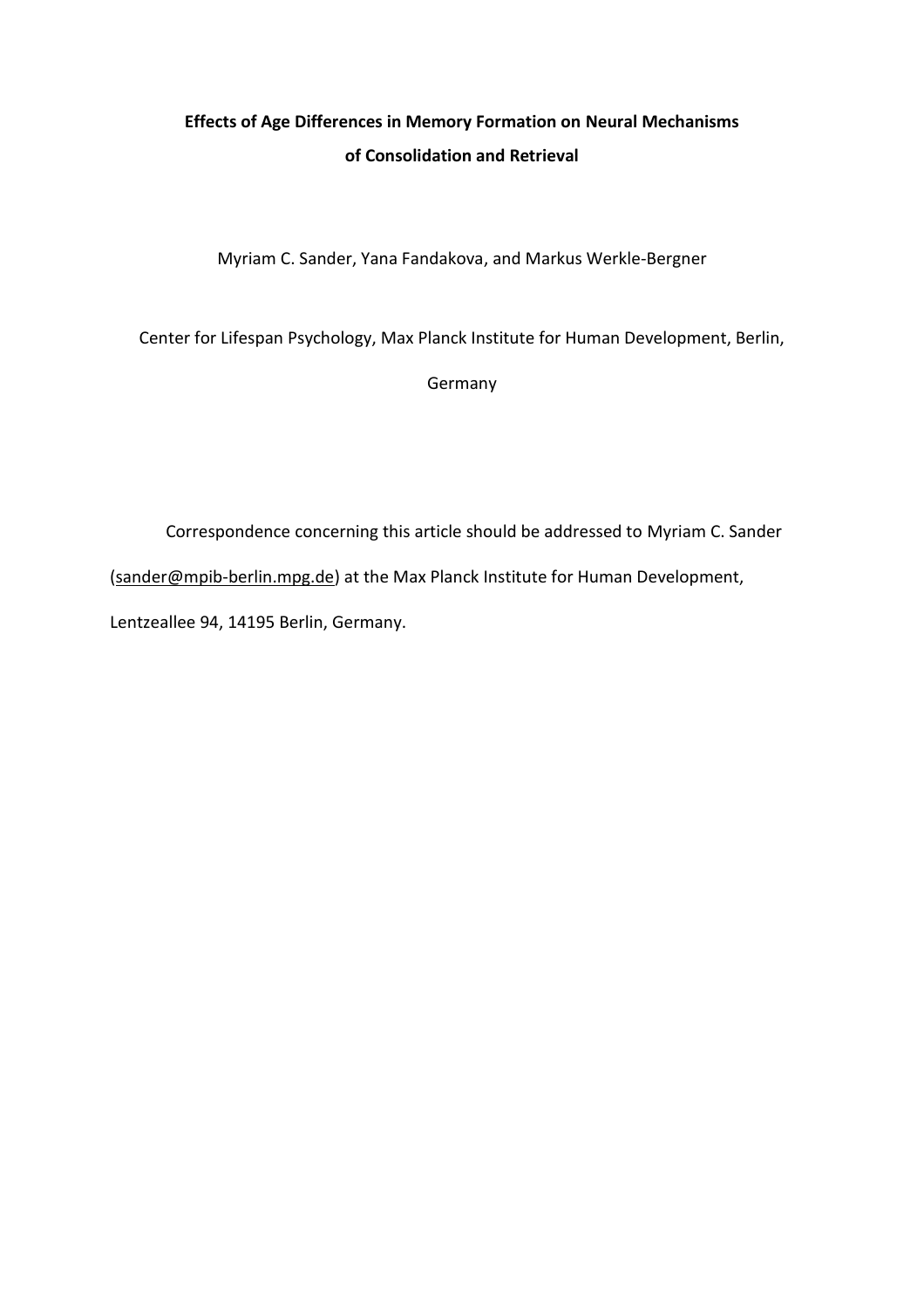#### **Abstract**

Episodic memory decline is a hallmark of cognitive aging and a multifaceted phenomenon. We review studies that target age differences across different memory processing stages, i.e., from encoding to retrieval. The available evidence suggests that age differences during memory formation may affect the quality of memory representations in an age-graded manner with downstream consequences for later processing stages. We argue that low memory quality in combination with age-related neural decline of key regions of the episodic memory network puts older adults in a double jeopardy situation that finally results in broader memory impairments in older compared to younger adults.

### **Introduction**

Our ability to vividly re-experience past events is one of the most fundamental human abilities. However, during the course of aging, *episodic memory*, the ability to remember episodes with their spatial and temporal details [1], steadily declines [2–4], whereas the likelihood to remember episodes that are (partially) false increases [5]. To pinpoint the neural mechanisms underlying the decline in episodic memory in old adulthood while precisely delineating their contribution to cognitive component processes is therefore a major endeavour of the cognitive neuroscience of aging [6,7]. The goal of this review is to discuss age-related changes in neural processes within the episodic memory network that give rise to age-related changes in the ability to recall events from the past.

Episodic memory relies on a widely distributed network of brain regions, with the central parts being the mediotemporal lobe (MTL) including the hippocampus, perirhinal cortex, entorhinal cortex, and parahippocampal cortex [8,9], and the prefrontal cortex (PFC) [10,11] as well as regions such as the posterior cingulate, lateral temporal and parietal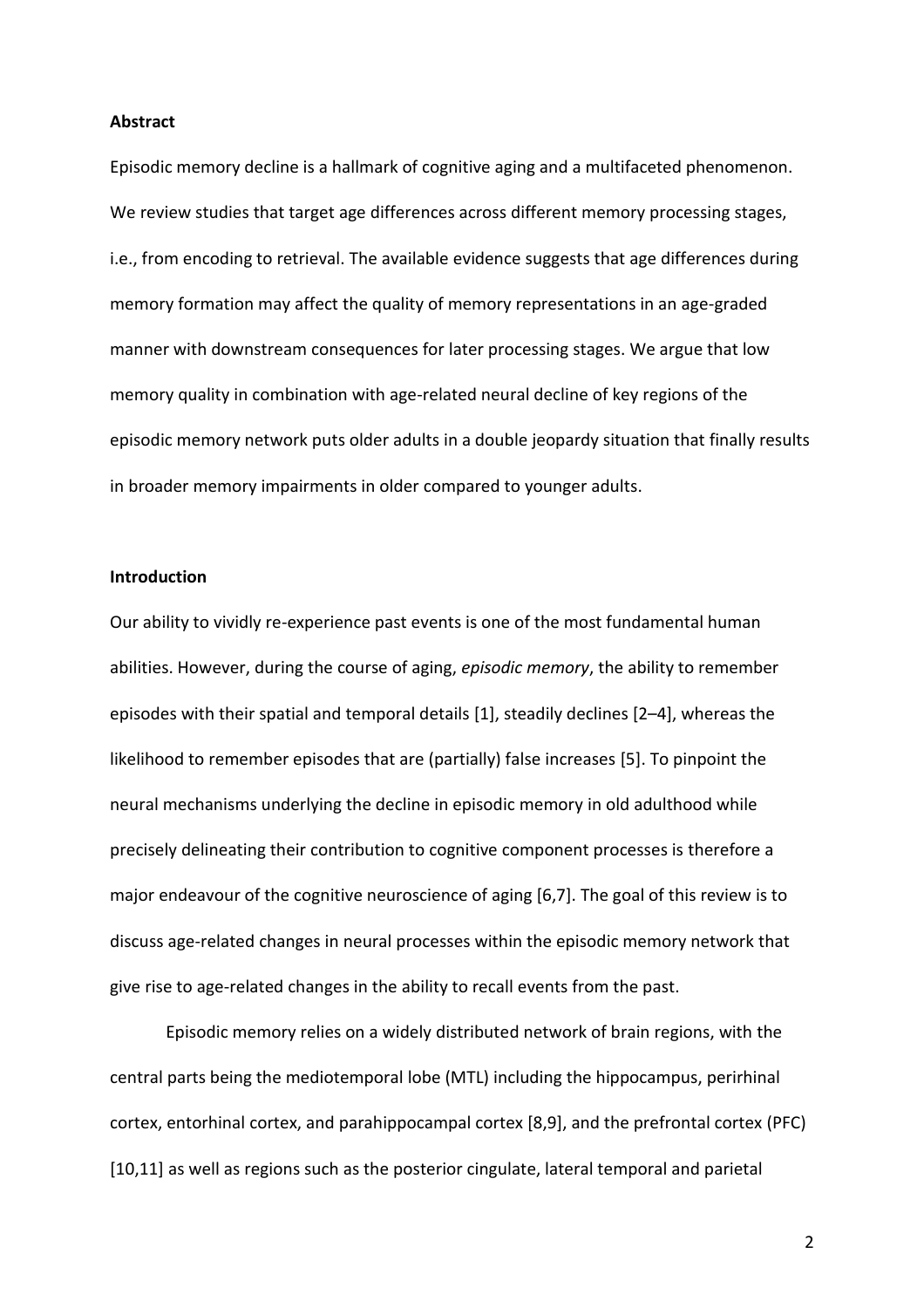cortices [12,13]. Within the core episodic memory network, the most prominent role is certainly taken by the hippocampus which is involved in the rapid *formation and recall of associations* among stimuli, or between stimuli and their context [8,9,14]. A complementary role is taken by the PFC that subserves rather domain-general executive functions [15] and supports monitoring and control processes during encoding and retrieval in particular [11,16]. Importantly, these key players of the episodic memory network undergo strong senescent changes during aging. With regard to the PFC, marked gray matter reductions [17,18] and changes in prefrontal white matter [19,20] have been reported in cross-sectional and longitudinal studies (for recent reviews, see [21,22]). Similarly, gray matter reductions occur within the MTL [21], with particularly strong decline observed in the hippocampus and the entorhinal cortex [18,22]. Together with changes in functional [23] and structural [24] connectivity and declines in central neurotransmitter systems [25–28], age-related structural changes are thought to affect the functionality of brain regions that have been shown to be involved in successful memory in young adults, with detrimental consequences for memory performance in old age [7,29–32].

Traditional cognitive theories [33–35] conceive memory as a product of three sequential processing stages: *encoding*, *consolidation*, and *retrieval*. Encoding can be defined as the process of memory formation by which incoming inputs from the external world are transformed into an internal representation of that information. Consolidation refers to processes (mostly occurring during sleep) that result in the persistence of information over time (often in a more generalized form including a loss of information detail, [38,39]. Retrieval is the attempt to access information that was acquired previously. Thus, episodic memory performance relies on the ability to successfully form detailed, bound representations of content and contextual information, transform these representations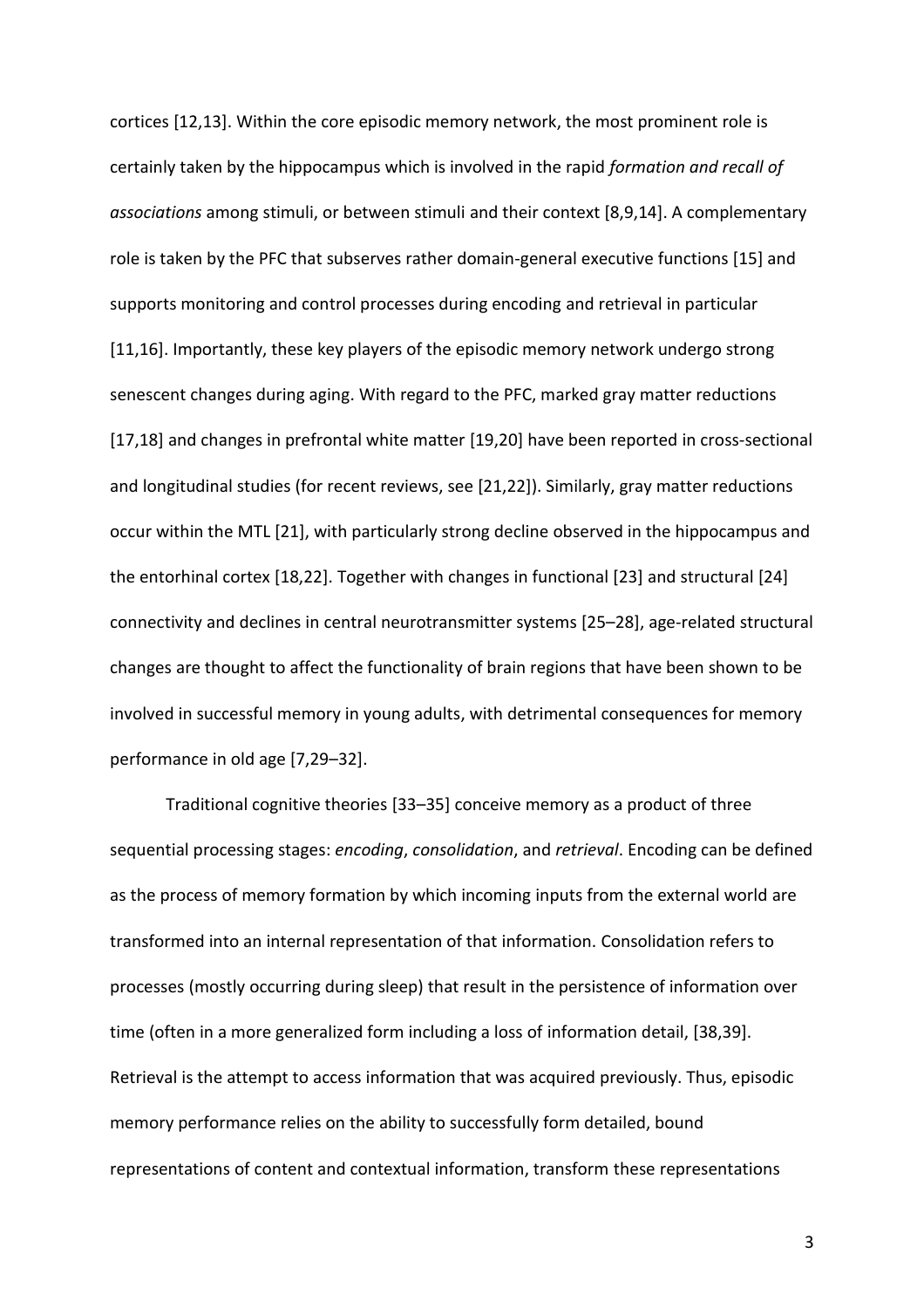into a lasting format, and later access, evaluate, and use these memory representations to guide behavior [38,39].

Here, we argue that among these stages, encoding may play a particularly important role for memory abilities and their age-related changes. Any differences at encoding can produce downstream consequences for later processing stages. In the extreme case, this notion is intuitively obvious: An event that was not (sufficiently) encoded in the first place cannot result in an internal representation that will be consolidated or even retrieved. By contrast, attentively studying personally relevant information will most likely result in a detailed mnemonic representation with a high likelihood for consolidation and later retrieval. In any natural situation, we can safely assume that encoding depth varies from moment to moment, producing mnemonic representations with a wide range of quality [34,35,40,41], even in younger adults. Age-related changes affecting encoding processes may increase the proportion of memories of low quality. Since memory quality has consequences for ensuing processing stages, age-related changes in encoding may thus explain a large part of age differences in episodic memory performance.

In the following we provide a focused review of how age-related alterations in memory encoding (see [42]) produce differences in memory quality that affect later stages of memory processing such as consolidation and retrieval. Illustratively, we will focus on a series of studies conducted by our lab (the so-called MERLIN studies = **M**emory **E**ncoding and **R**etrieval across the **Li**fespa**n** studies) that aimed at comprehensively describing age differences at all stages of memory processing [5,43–47], (see also [48] for an extension of this approach to childhood). At the core of the MERLIN studies was an age-adapted associative picture–word memory task (Figure 1).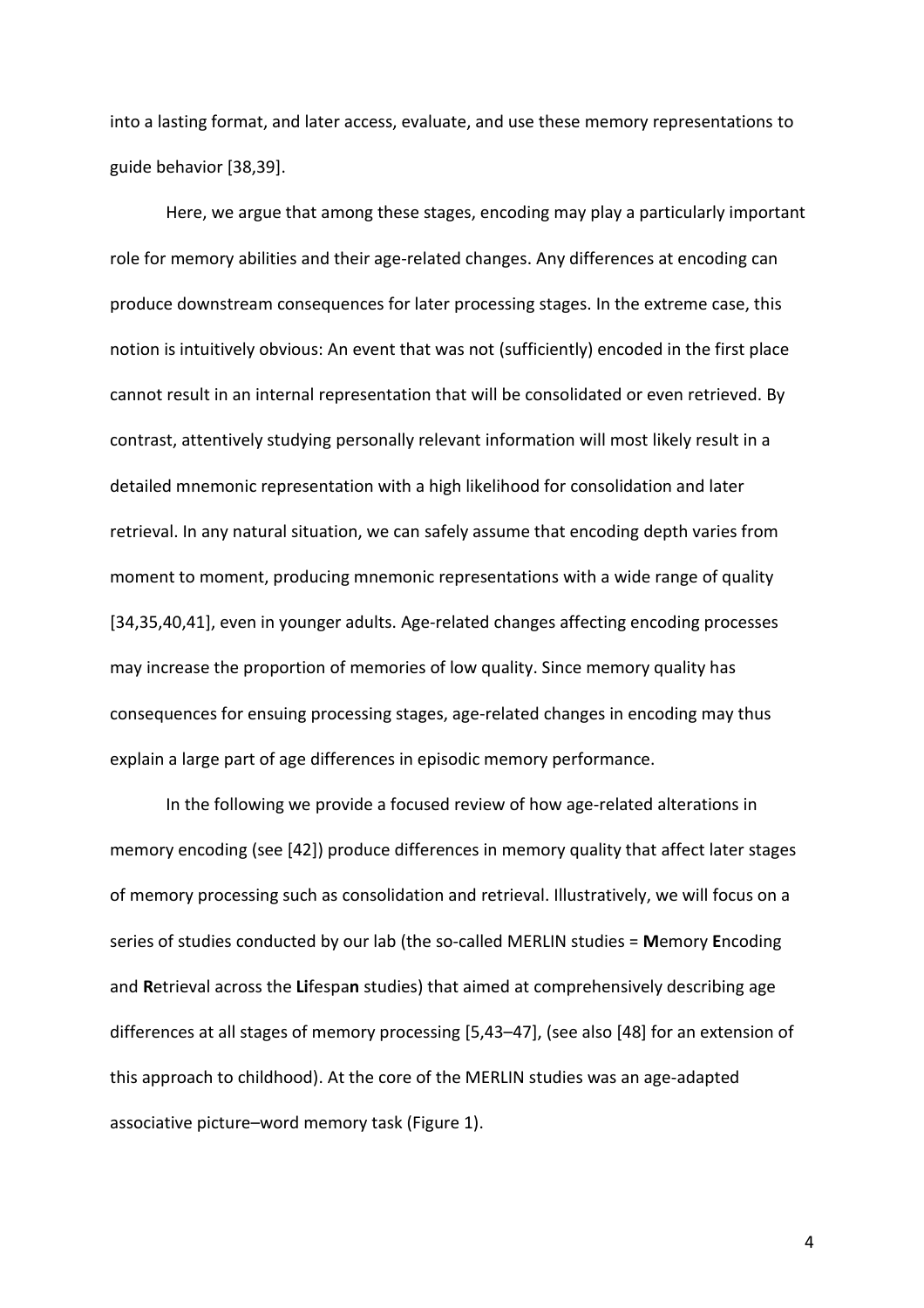

*Figure 1. Experimental paradigm. A. In the study phase, participants were asked to associate 440 (young adults) or 280 (older adults) scenes and words using an imagery strategy. Cued recall was used to test memory performance. B. During the cued recall and feedback phase, the scene was presented as a cue to verbally recall the associated word. Subsequently, the original pair was presented again for restudy. The cued recall and feedback phase was carried out once for younger and twice for older adults. C. During final recall, no feedback was provided. Scene-word pairs were sorted into high or low memory quality based on recall performance in phase C [43]. In the studies by Muehlroth et al. [45] and Sommer et al. [47], high quality pairs were further distinguished into high and intermediate quality dependent on whether they were successfully recalled in phase B or not. Memory performance was tested approximately 24 hours later either with a delayed cued recall task (D) or with a recognition task (E). D. During delayed cued recall, participants were presented with the scenes only and had to indicate if they still remembered the associated word. Afterwards, they had to select the corresponding second letter of the word to verify their true memory of the associate. E. In the recognition task, participants were presented with intact, rearranged, and new pairs, and instructed to decide if the corresponding pair was old (i.e., studied on Day 1) or new (not studied on Day 1). Intact and rearranged pairs varied in memory quality to test effects of memory quality on recognition.*

Specifically, on their first visit to our lab, younger and older adults were instructed to intentionally encode memories by associating scene pictures with words using an imagery strategy . Given well-known age differences in the speed and limits of learning between younger and older adults, we adapted the task difficulty between age groups. Specifically, older adults studied fewer picture–word pairs than younger adults. While both age groups performed several rounds of learning and retrieval of the picture–word pairs, older adults were provided with an additional learning round. This procedure allowed us to trace the mnemonic fate of single items within a given individual. We later capitalized on the itemlevel information from the learning phase to determine the *memory quality* for single picture–word pairs for each individual participant: We reasoned that pairs that were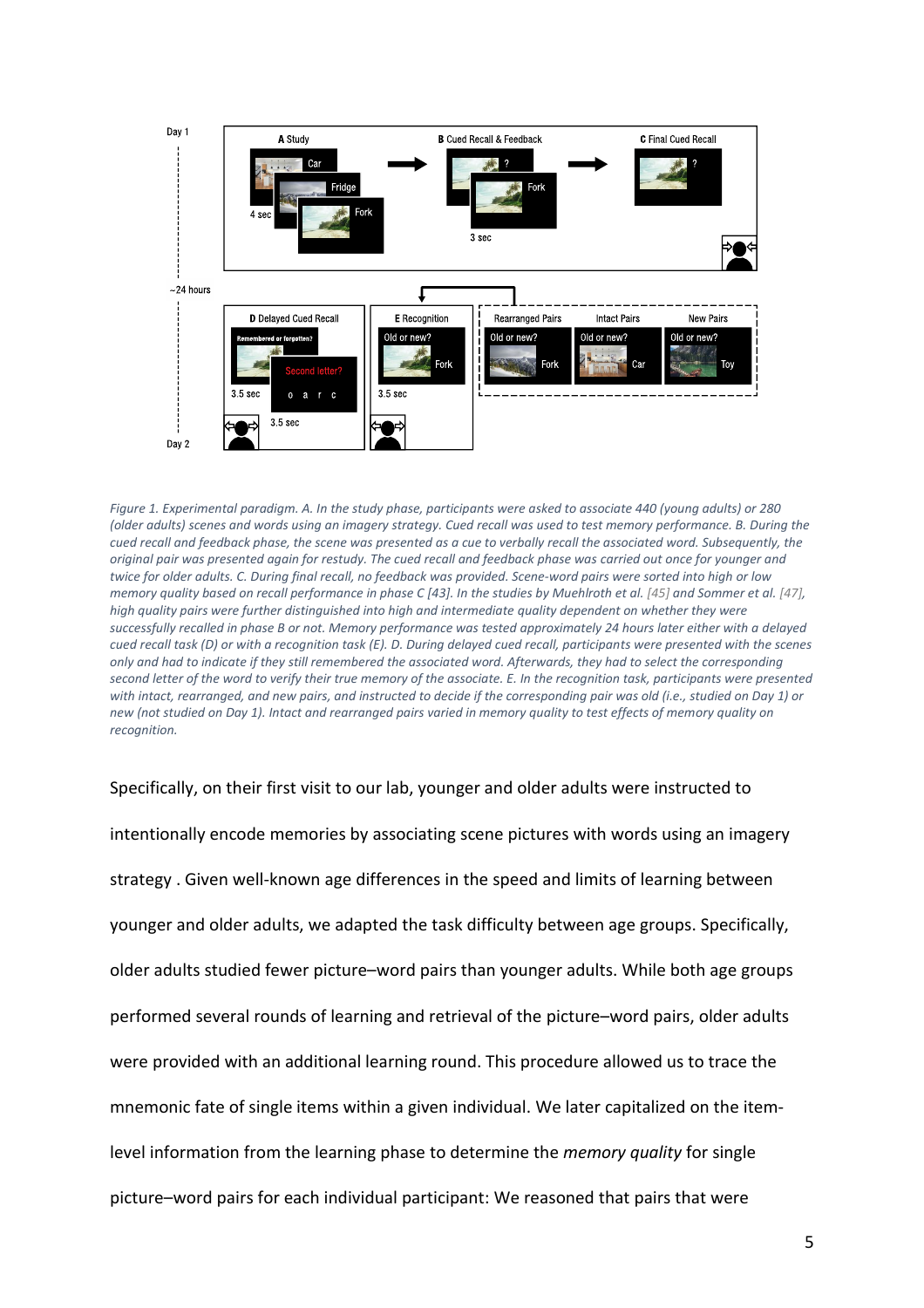successfully acquired during learning, such that when cued with a scene picture, participants were able to verbally recall the associated word, are items of *high quality*. In contrast, *lowquality* items are pairs to which participants were exposed several times, but did not succeed in forming and retrieving a bound memory representation. Thus, low-quality items included pairs that were not recalled until the end of the learning session of day one. In some analyses, we further distinguished the high-quality items into those that were learned early during the procedure and those that were only acquired after repeated learning, the latter representing *intermediate-quality* items. Defining memory quality based on the learning history allowed us to exploit person-specific item-level information to investigate effects of memory quality on later stages of cognitive and neural processes. Note that from an experimental perspective, other procedures have also been used in order to vary memory quality, e.g. by comparing deep versus shallow encoding instructions [34], situations with full versus divided attention [49], varying numbers of repetitions during learning [50,51], and many more. However, these previous procedures require aggregation across items of a given condition. By contrast, determining memory quality based on the learning history provided person-specific information about single mnemonic items.

During the learning phase of Day 1 of our MERLIN studies, we measured our participants' electroencephalographic (EEG) responses, allowing us to observe differences and commonalities between age groups in the neurophysiological mechanisms underlying this initial acquisition phase of information. We will elaborate on these findings in section 1. To investigate age differences in consolidation, we monitored our participants' sleep with ambulatory polysomnography (PSG) during the night before and immediately following the learning phase. We will present the findings in section 2. Finally, to investigate neural age differences during retrieval, we probed younger and older adults' memory of the picture– word pairs learned 24 hours earlier on Day 2 with a recognition task and a cued recall task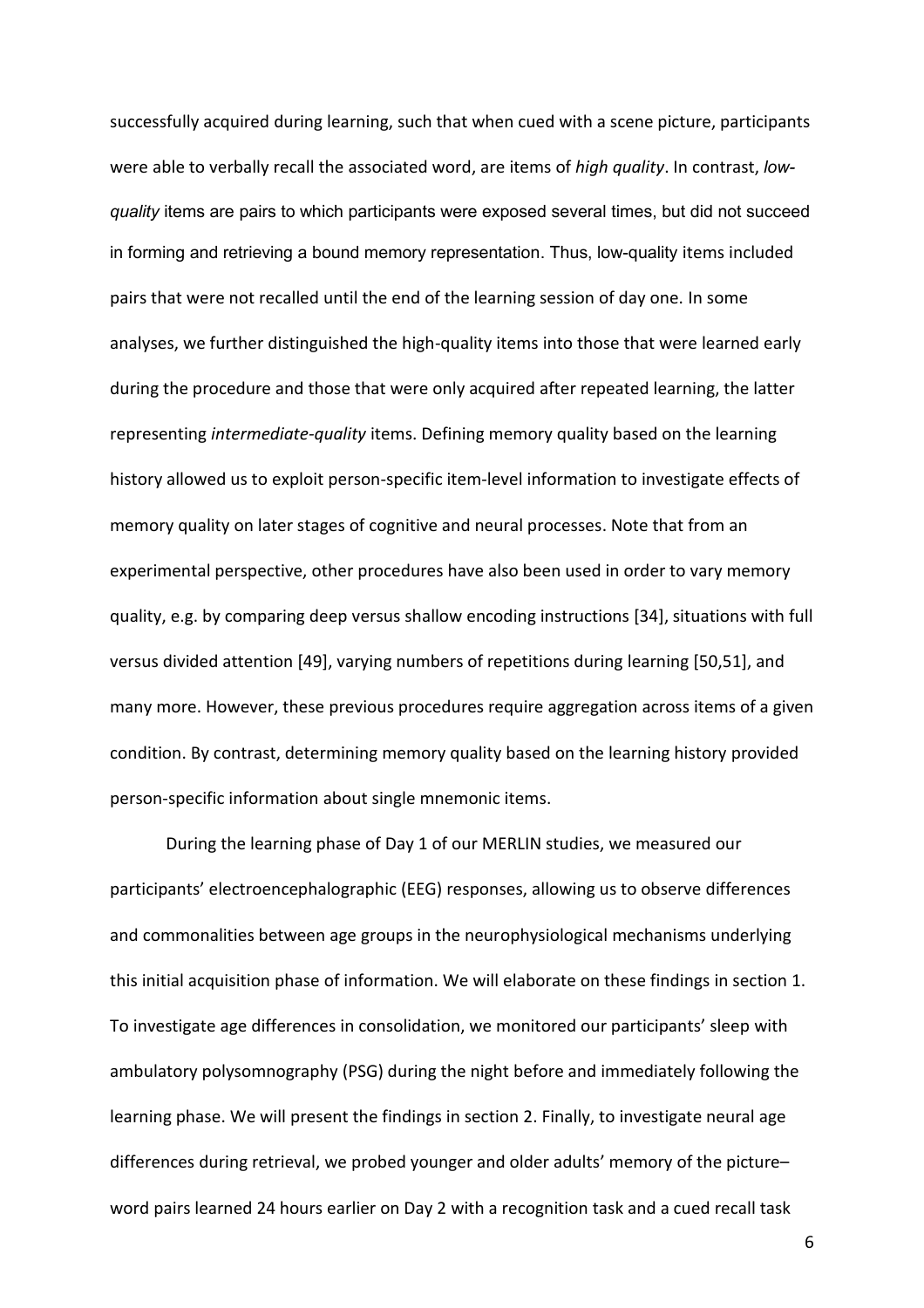using functional magnetic resonance imaging (fMRI; section 3). We will elaborate on this in the section "age-differences in memory retrieval". In the conclusion part, two main findings that emerged across studies will be discussed: The role of age-related changes in neural structures for the functioning of memory processes as well as the contribution of age differences in memory quality to memory performance.

### **Section 1: Age differences during encoding**

Without any doubt, younger and older adults' memory already differs at encoding, i.e., during the processing of incoming information (see [42], for a review). Neural mechanisms of memory formation can be studied with so-called subsequent memory paradigms [52,53]. Here, neural activity during encoding of those trials that are later remember is contrasted with neural activity during trials that are later not remembered (maybe even forgotten), thereby revealing the neural mechanisms of successful versus unsuccessful memory formation.

Using this approach, fMRI has revealed reliable subsequent memory effects (SMEs) in key regions of the episodic memory network, in particular, in the MTL and PFC [54–56]. Electroencephalographic studies have complemented these findings by demonstrating SMEs in event-related potentials [e.g. 57–59], intra-cranial recordings [60], and oscillatory activity, in particular within the alpha/beta ( $\approx$  8–30 Hz), theta ( $\approx$  4–8 Hz) and gamma (> 40 Hz) frequency ranges (for a review, see [61]). Thus, SMEs can be leveraged to investigate whether aging already affects mnemonic processing at encoding.

Adopting a subsequent memory approach, we studied oscillatory mechanisms of memory formation in the associative memory paradigm described above [46]. Specifically, we examined whether age differences in the structural integrity of core memory regions, notably inferior frontal gyrus (IFG), a region that has been shown to be involved in the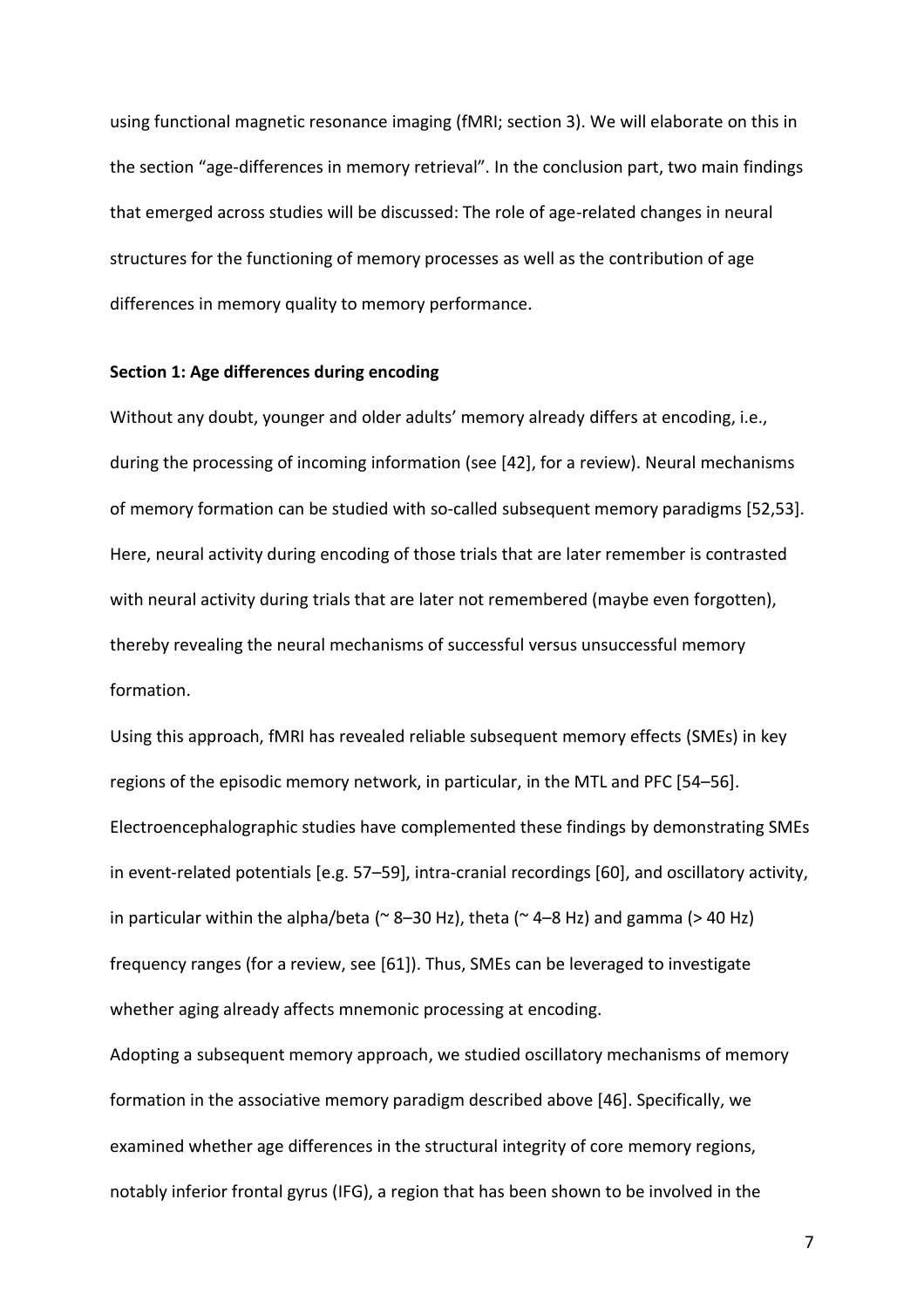elaboration of the incoming information during encoding [62,63], and hippocampus, could account for between-person differences in the strength of oscillatory SMEs. Neural oscillations reflect the coordinated firing patterns of neurons in local and global networks [64–68]. In previous studies, precisely timed neural interactions have emerged as being crucial for accurate memory formation, stabilization, and reactivation [69–72]. Using the MERLIN procedure as described above, younger and older adults were asked to intentionally encode picture–word pairs repeatedly using an imagery strategy. Despite our age-adaptive procedure, age group differences in performance were present even in terms of proportion of recalled pairs, with younger adults outperforming older adults. Oscillatory power of the trials of the last learning round was then analyzed with regard to whether recall was successful or not. We observed highly similar mechanisms of successful memory formation in older and younger adults (Figure 2). In both age groups power increases in the theta band were accompanied by power decreases in the alpha/beta range (Figure 2a). These effects have been shown to indicate associative binding and elaboration mechanisms in young adults [61,70,73–75]. However, we also found that the strength of the oscillatory subsequent memory effect was modulated by the structural integrity of brain regions that are part of the core episodic network. More specifically, lower structural integrity in the IFG was accompanied by smaller SMEs in the alpha/beta frequency bands (Figure 2c). While this structure–function relationship did not generally differ between age groups, it is important to note that those participants with low IFG integrity were mostly older (Figure 2b). These results suggest that older adults, in particular those with low IFG integrity and reduced SMEs in the alpha/beta band, tend to form memory representations that have undergone less deep elaboration during encoding and may contain fewer details as a consequence. Alternatively, in line with studies pointing to an inhibitory function of both the IFG [76,77]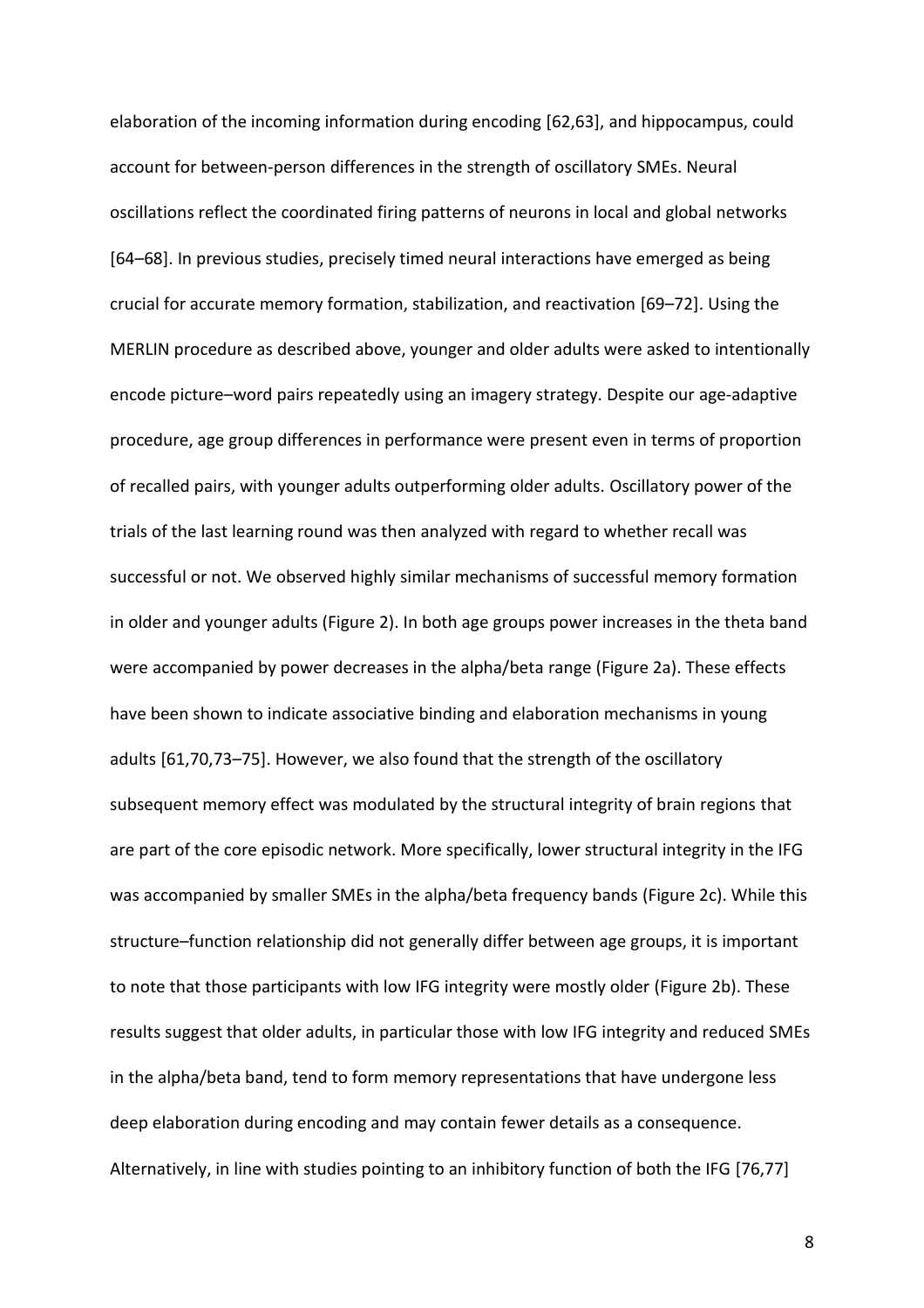and alpha oscillations [78], reduced SME in those participants with reduced IFG integrity might also indicate a less flexible adjustment of inhibitory processes to task demands. In other words, while the general mechanisms that underlie successful memory formation appear not to change across adulthood, the *probability* to successfully engage memory formation operations does seem to deteriorate as well as the level of detail or specificity of memories (see also [79,80]).

Recent advances in neuroimaging analysis techniques allow one to characterize memories with regard to their informational content, ultimately improving investigations of the detail of memories. Representational pattern analysis (RSA) is a multivariate analysis technique that describes neural activation patterns distinguishing stimuli in terms of their similarity or distance in geometric space [81,82]. Perceptually or semantically similar stimuli are generally represented closer to each other in geometric space. Thus, RSA can be used to ask whether informational content of specific memories is represented in the same way in younger and older adults [83], and allow to investigate the neural underpinnings of age differences in memory specificity.

Relying on RSA of spatio-temporal EEG frequency patterns that reflect the neural representation of information in rhythmic neural activity across time, we therefore asked whether the similarity of these patterns differed between younger and older adults during encoding [47]. In particular, we hypothesized that older adults form less detailed representations than younger adults. Indeed, we observed age differences in representational similarity during the encoding of picture–word pairs. Older adults generally showed more similar, thus less distinct activation patterns than younger adults, in line with the assumption that memories become more similar and less specific as we age [83–85]. Interestingly, the relation to memory performance also showed an age-differential effect: In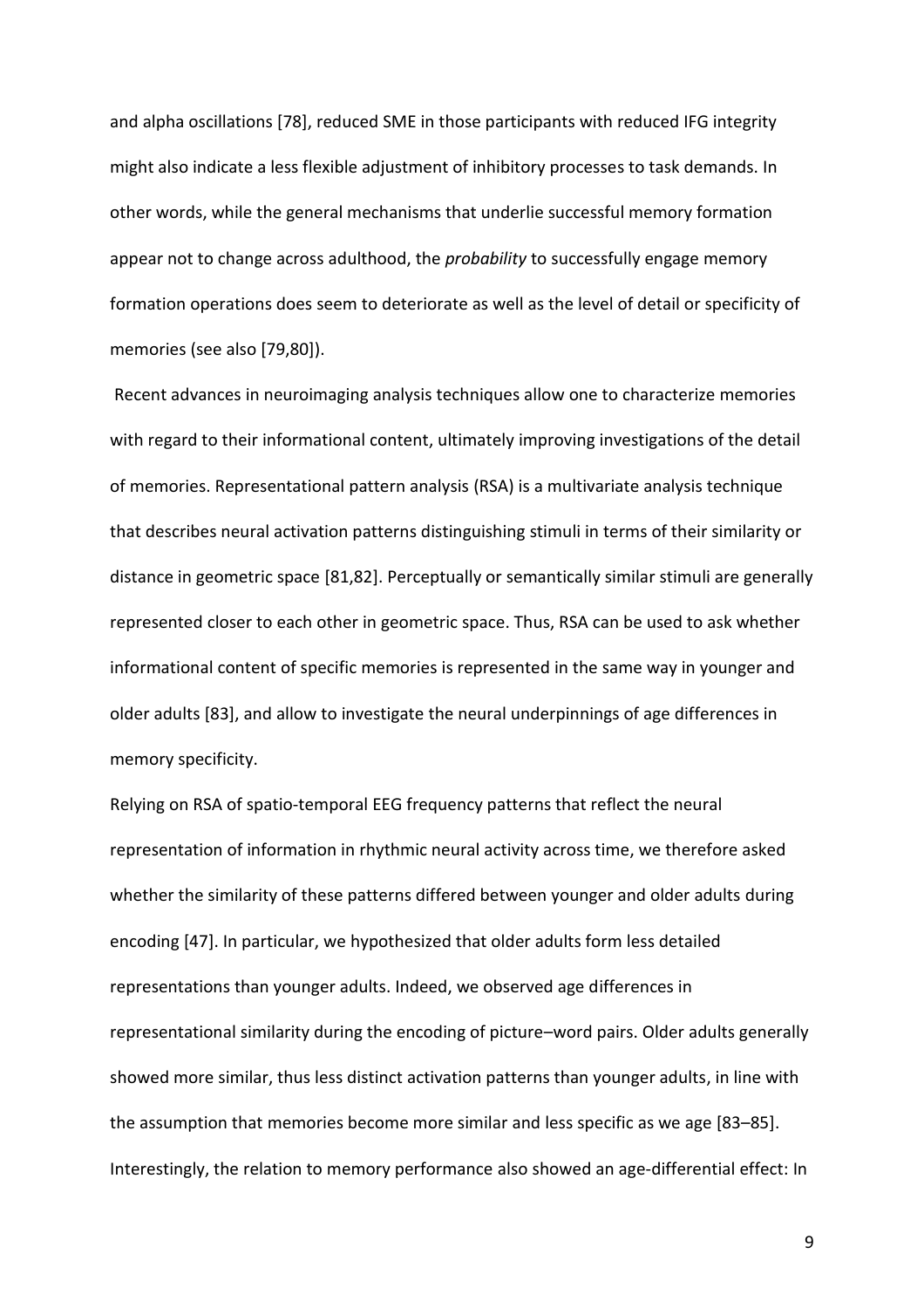older adults, higher representational similarity in early stages of processing was related to successful subsequent memory, whereas in younger adults, lower similarity during later stages of encoding was related to a higher recall probability. These results are in line with the assumption that older adults are less able to form precise and detailed memory representations compared to younger adults [79,86,87]. As a consequence, they rely more on encoding of the general gist of stimuli [2,88] as reflected in the positive relation between increased similarity and memory performance. In contrast, young adults form memory representations that entail more details and are distinct from each other as reflected in increased dissimilarity during later phases of encoding.



*Figure 2. Age differences during encoding. A. Across age groups, recall success is reflected in an early power increase in the theta band, and a broad decrease in alpha/beta power. The comparison of subsequently remembered versus notremembered pairs is represented as t-values in time and frequency along with their respective topographical distribution. B. Age distribution of younger and older adults with regard to structural integrity of the inferior frontal gyrus (IFG). Older adults mostly belong to the lower two quantiles, younger adults dominate the upper two quantiles. C. Subsequent memory effects in alpha/beta power differ by IFG quantiles as indicated by differences in slopes when displaying predicted*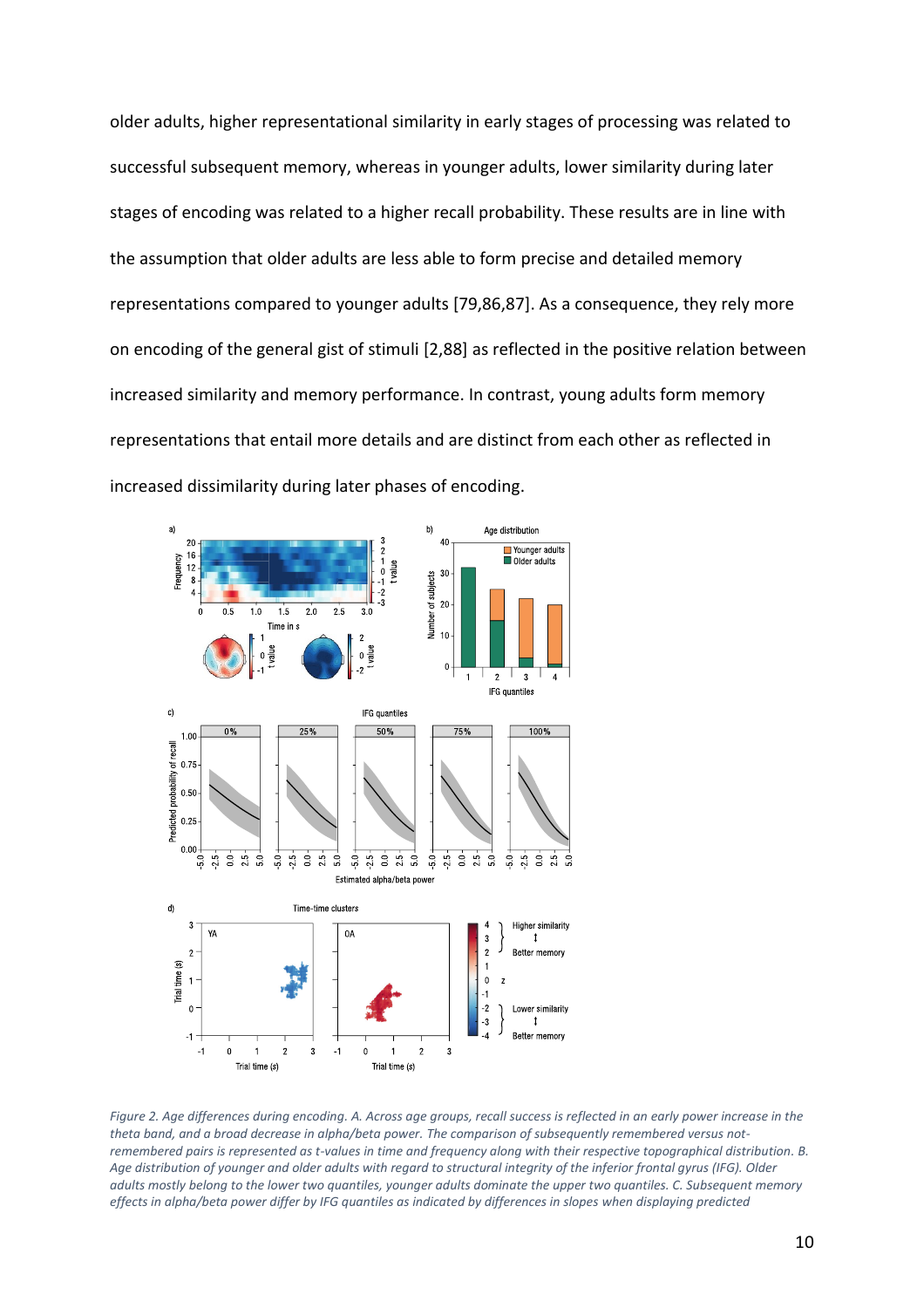*probabilities of recall of varying alpha/beta power for different IFG quantiles. D. In older adults (OA, righthand panel), better memory is related to higher similarity early in a trial, whereas in younger adults (YA, lefthand panel), lower similarity between items later in the trial benefits performance. Time-time clusters revealing the respective relationship are displayed separately for younger and older adults. Figure 2 a-c adapted from [46]. Figure d adapted from [47].* 

In sum, the available evidence suggests that age differences between younger and older adults already emerge during encoding, and that the age differences may result in memories of different quality: Older adults' memories are generally less specific and detailed and individual representations may be more similar to each other. At the same time, it is necessary to stress that some older adults are still able to form high-quality memories, depending on external factors such as the encoding conditions (e.g., the number of learning repetitions) and individual factors such as neural integrity of brain regions within the core memory network [7,89,90]. Taken together, the quality of encoded memories differs between age groups on average, but also varies from trial to trial within a person. Thus, it becomes important to examine how inter- and intraindividual differences in memory quality resulting from encoding impact memory consolidation (section 2) and memory retrieval (section 3).

#### **Section 2: Age differences during memory consolidation**

Consolidation refers to the transformation of transient memory representations, initially strongly supported by the hippocampus, into long-lasting representations in neocortical regions [37,91–93]. This so-called system-level consolidation is dependent on rhythmic neural events during sleep. Specifically, slow oscillations (SO) and sleep spindles (SP) [94–97] as well as their precise coupling [97–99] are assumed to drive consolidation.

With increasing age, sleep changes with regard to its architecture (i.e., the stability and succession of sleep phases) and physiology. Typically, sleep in older adults becomes lighter and more fragile. At the same time, fatigue and daytime napping become more prevalent (for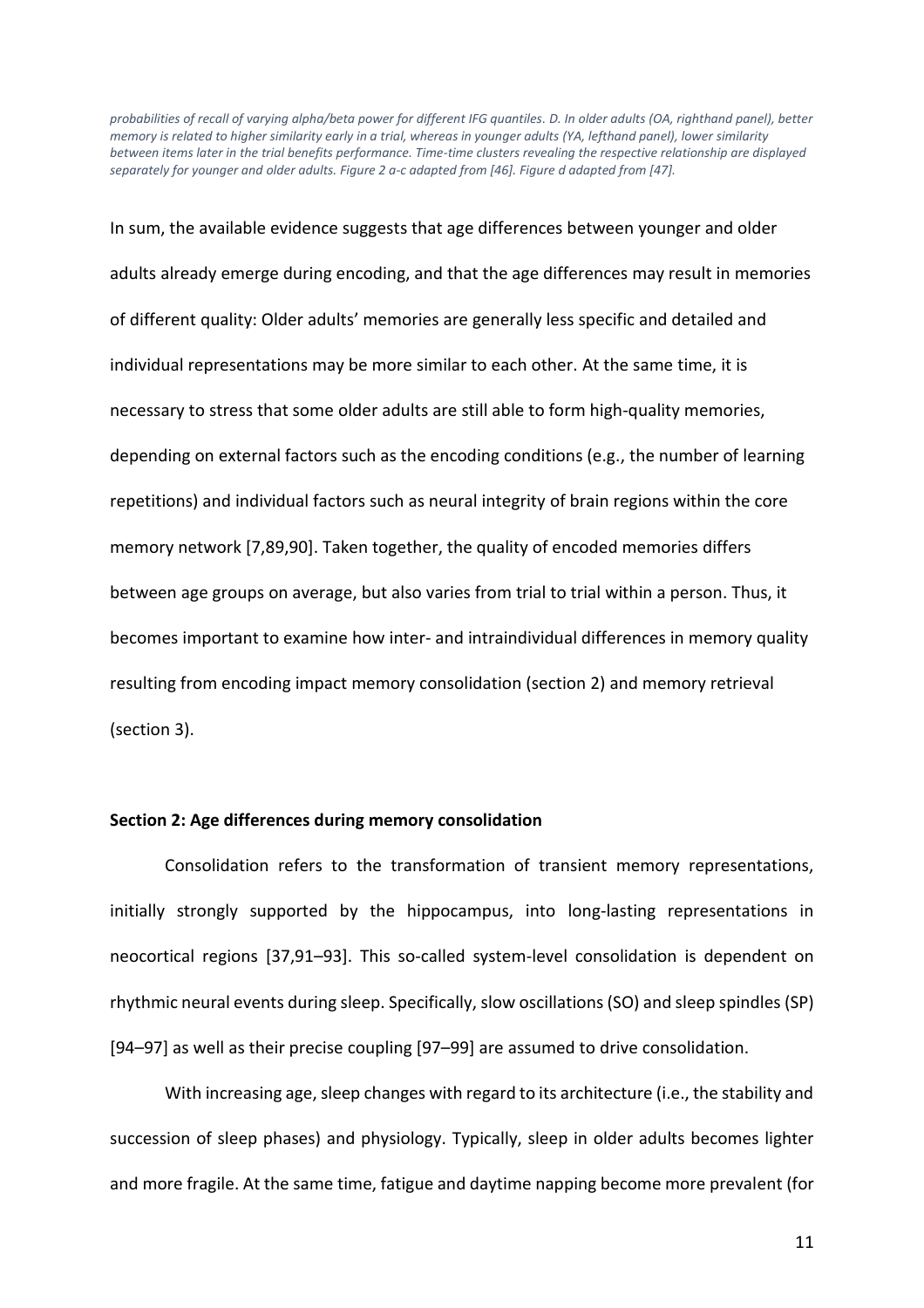a review, see [99]). Most crucially, cardinal neural sleep rhythms, specifically slow oscillations and spindles, decrease in amplitude and frequency of occurrence with increasing age [100,101]. While daytime fatigue may have detrimental effects on acquiring new memories, altered sleep physiology may distort the necessary neural processes for memory stabilization.

Importantly, sleep-dependent memory consolidation does not affect all encoded memories similarly [102–105] and the reliance on consolidation processes for successful memory stabilization may differ for memories of varying quality. On the one hand, sleep may stabilize previously successfully encoded memories. On the other hand, it may also enhance the availability of initially poor memories beyond a pre-sleep learning level [103,106]. The available evidence so far leans towards a role of sleep mainly in memory maintenance. Behaviorally observed memory gains, by contrast, appear less reliant on sleep [40,107,108].

If sleep-dependent consolidation mainly serves the stabilization of mnemonic contents, it may be particularly relevant for the maintenance of memories of intermediate quality, i.e., when encoding was successful, but not very detailed. Accordingly, it has been shown that these memories are prioritized during sleep-dependent consolidation over mnemonic contents of high quality for which subsequent consolidation processes are largely redundant [104,109,110].

As discussed above, aging differentially affects encoding. Accordingly, also the distribution of memory quality across items is likely shifted in older compared to younger adults. Hence, proper assessment of age differences in sleep-dependent memory consolidation requires consideration of the quality of encoded memories. By tracing the fate of individual memory contents [40,107] in the MERLIN studies, Muehlroth and colleagues [45] found that the effects of aging on memory maintenance were indeed most pronounced when the acquired memory representations were of lower quality.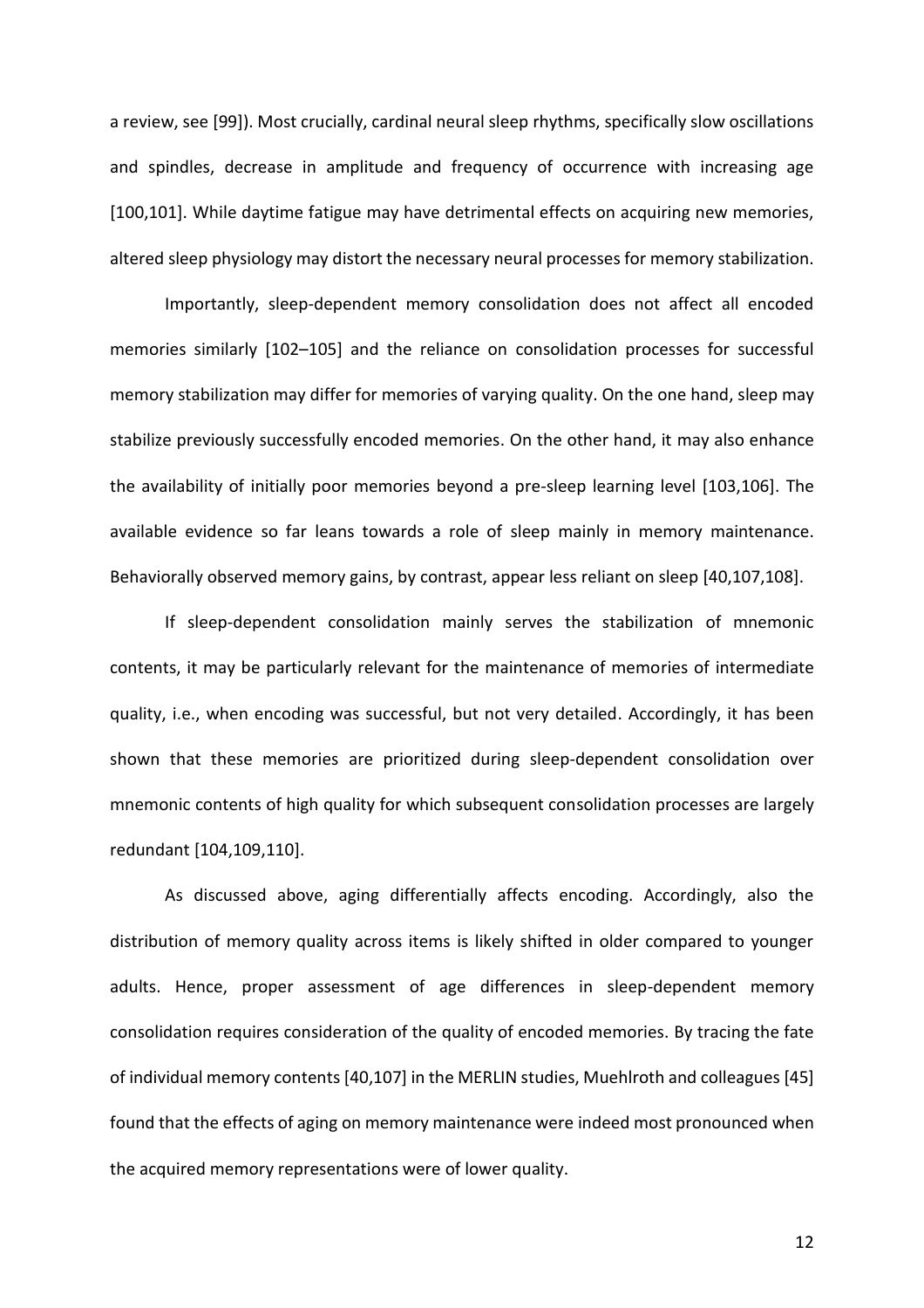Besides age differences in memory quality, changes in brain structure can also impair sleep-dependent consolidation in older adults. For example, Muehlroth et al. [44] investigated age-related changes in the coupling of SO with slow and fast SP. They tested whether differences in structural integrity of source regions of SO and SP generation were related to the loss of precision in SO–SP coupling and memory consolidation. To that end, they monitored the sleep of the MERLIN participants using ambulatory polysomnography (PSG) and assessed structural brain integrity by voxel-based morphometry (VBM) of structural magnetic resonance images (MRI). Comparing the PSG recordings of younger and older adults, Muehlroth et al. [44] identified age-related differences in the coordination of SO and SP. Specifically, the characteristic SO–SP coupling in young adults was marked by a strong increase in SP coupled to the SO peak, predominantly for fast spindles. By contrast, the coupling was shifted towards lower SP frequencies with a wider spread around the SO peak in older adults, indicating a reduced precision in SO–SP coupling [111].



Figure 3. Age differences during sleep-dependent consolidation. A. Overnight memory retention indicates the percentage of *correctly recalled items during delayed recall (on Day2) relative to all items that were correctly retrieved during immediate recall (on Day1) before sleep. Overnight memory retention is significantly reduced in older adults. B. Voxel-based morphometry was used to determine the individual level of structural integrity of brain-regions of interest (ROI masks overlaid in color). C. Higher structural integrity of source regions of slow oscillations (SO) and sleep spindles (SP) is related to increased spindle activity at the peak of the SO. Positive correlations are outlined by solid (mPFC) and dashed black lines (thalamus). For illustration purposes, a SO is overlaid on time-frequency profiles (in t-score units). The reference window for the correlation analysis is outlined with the dashed black line. D. Higher structural integrity in core regions of the episodic memory network (hippocampus, entorhinal cortex) is positively correlated with global power increases during the SO up-state. Adapted from [44] .*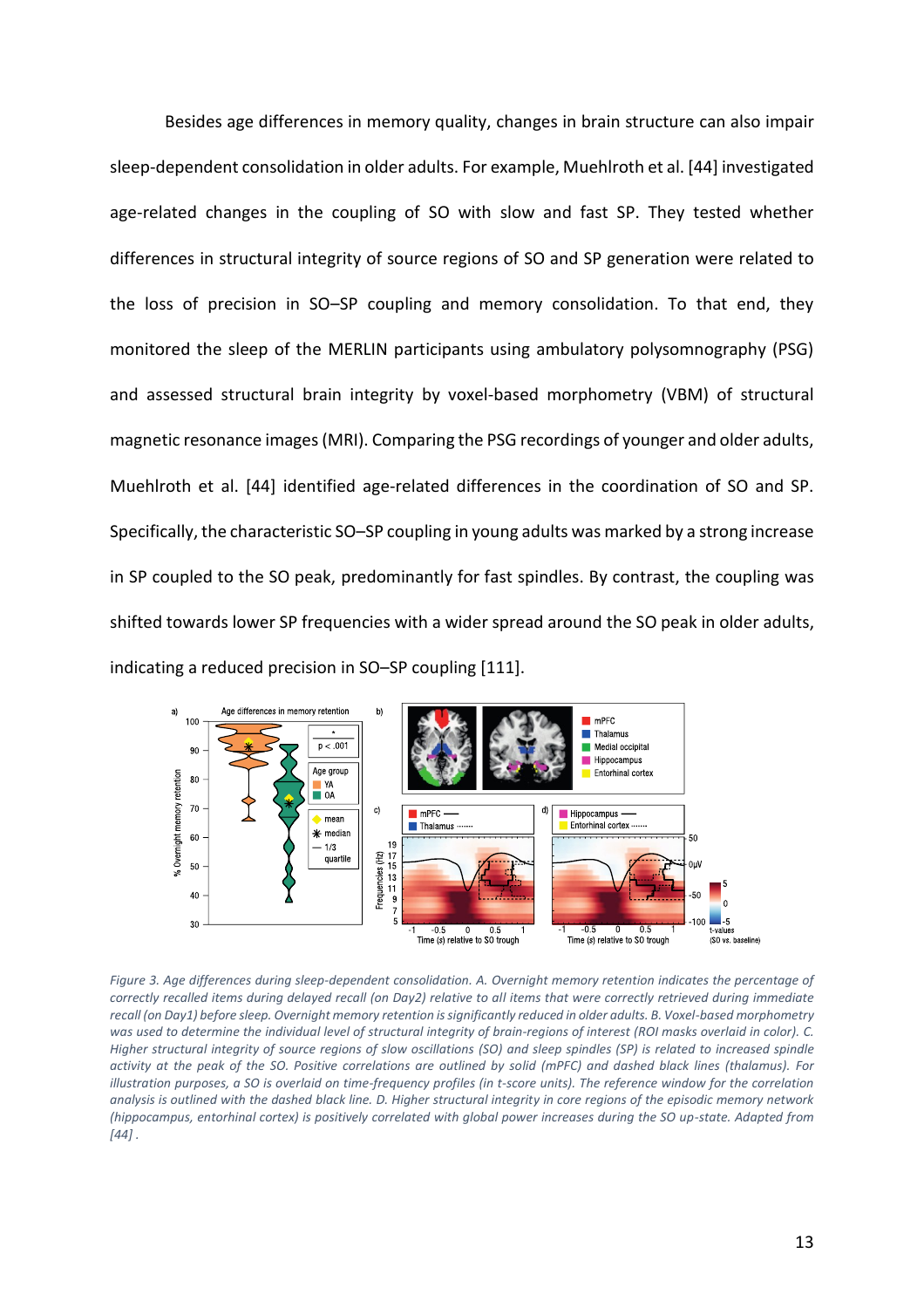Crucially, the precision of SO–SP coupling was related to overnight memory retention. Interestingly, older adults with higher structural integrity (i.e., larger brain volume) in source regions of SO and SP (i.e., medial PFC and thalamus) showed a more youth-like pattern of SO– SP coupling, indicating that structural integrity of these brain regions plays an important role in the coordination of SO and SP [97].

Thus, like our observations with regard to age differences during encoding, these results suggest that age-related impairments in the processes supporting memory consolidation display large interindividual differences that are related to the structural integrity of core memory regions. Accordingly, older adults with few signs of structural decline also seem to show less changes in functional memory processes [89,90].

Together, these findings suggest that age differences in memory quality as a result of altered encoding combined with person-specific factors like brain integrity influence the success or failure of memory consolidation processes in older adults.

### **Section 3: Age differences during memory retrieval**

In this final section we elaborate on the effects of age differences in memory quality on memory retrieval processes. Explicit memory retrieval refers to the successful recovery of a previously acquired memory trace and can be tested with a *recognition task* or a *cued recall task*. In a *cued recall task*, participants are presented with one part of the learned stimulus, typically a pair, and are asked to retrieve the associated part. In the case of the MERLIN studies, participants saw the picture and were asked to recall the associated word. This task is usually more difficult and reveals larger age group differences than *recognition tasks* [112]. In old/new recognition tasks, participants' memory is probed by presenting "old" stimuli from the encoding phase intermixed with "new" , previously unseen stimuli. A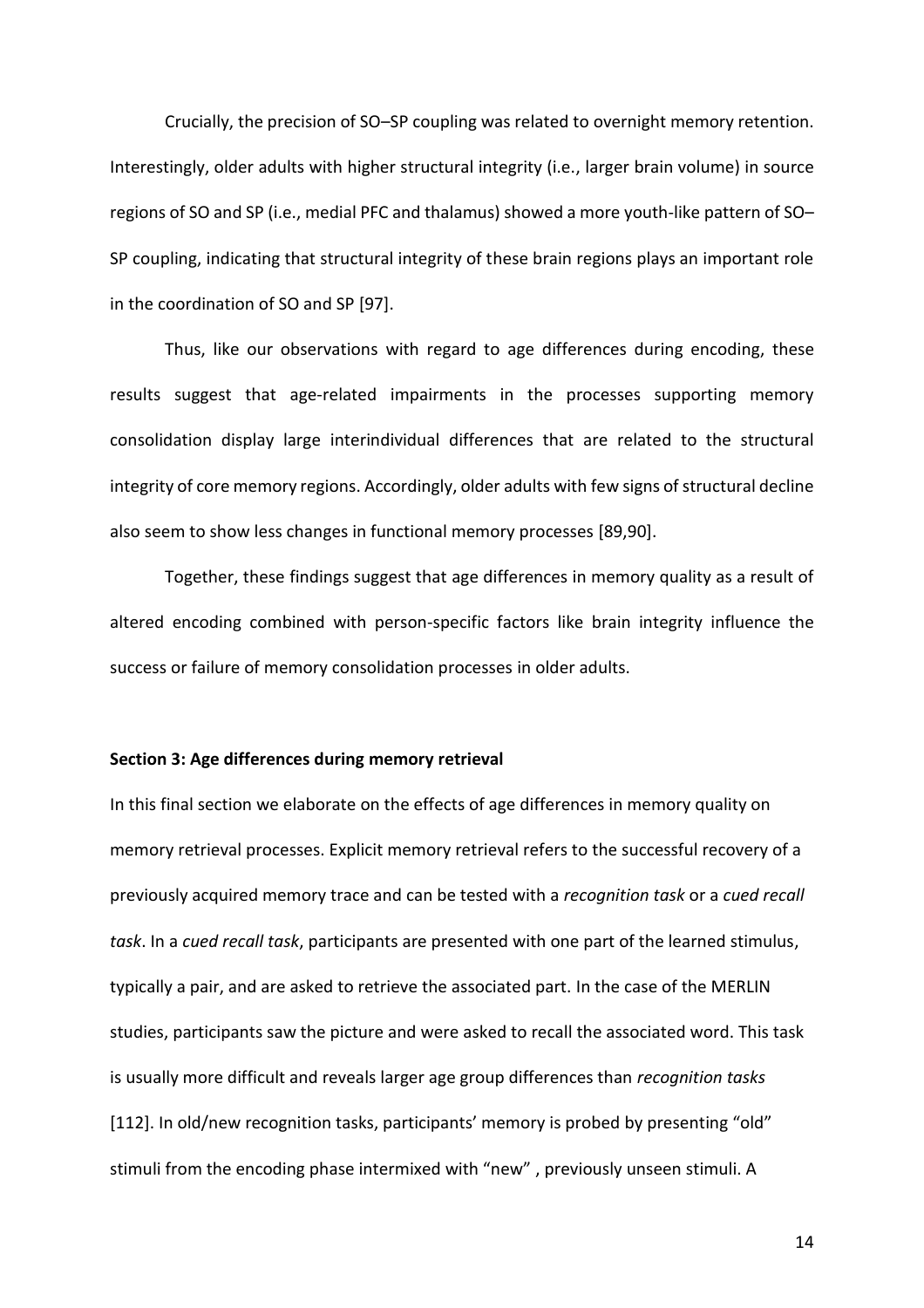particular variation of old/new recognition tasks is often used when testing associative memory: Since stimuli are pairs in associative tasks, they can be presented during test either in the identical pairing as during encoding or in a "rearranged" pairing, which means that although both elements of the pair have been seen before, they were part of different pairs. In the latter case, the exact combination is "new" and has not been encountered before. Therefore, participants would have to judge such a pair as "new" , and not as "old" , and then correctly reject it. This kind of paradigm aims particularly at the specificity and detail of memories since reliance on familiarity, the feeling that one has seen parts of the pair before, is not sufficient for successful performance. Correct rejection of rearranged information is particularly difficult for older adults and is behaviorally reflected in higher false alarm rates [113,114], that is, a greater propensity to wrongly endorse rearranged pairs as old compared to younger adults.

Higher levels of false alarms in older adults may result from the interaction of lower quality memory representations and age-related deficits in the ability to monitor retrieval outcomes in order to reject misleading information [86,115]. Monitoring processes are engaged to evaluate retrieved memories in the context of current goals and task demands [116]. They are particularly important to avoid errors when retrieved memories are very similar to each other or highly familiar, as is the case for rearranged pairs [117–119]. On the neural level, close interactions between fronto-parietal and cingulo-opercular regions support retrieval monitoring processes. The cingulo-opercular network plays an important role in the monitoring of ongoing performance [120,121] and in the initiation of control and evaluation processes supported by fronto-parietal regions [122–124]. Thus, these brain networks are crucial for successful memory retrieval because they ensure that the right memory is recovered in sufficient detail when needed. While demands on monitoring processes are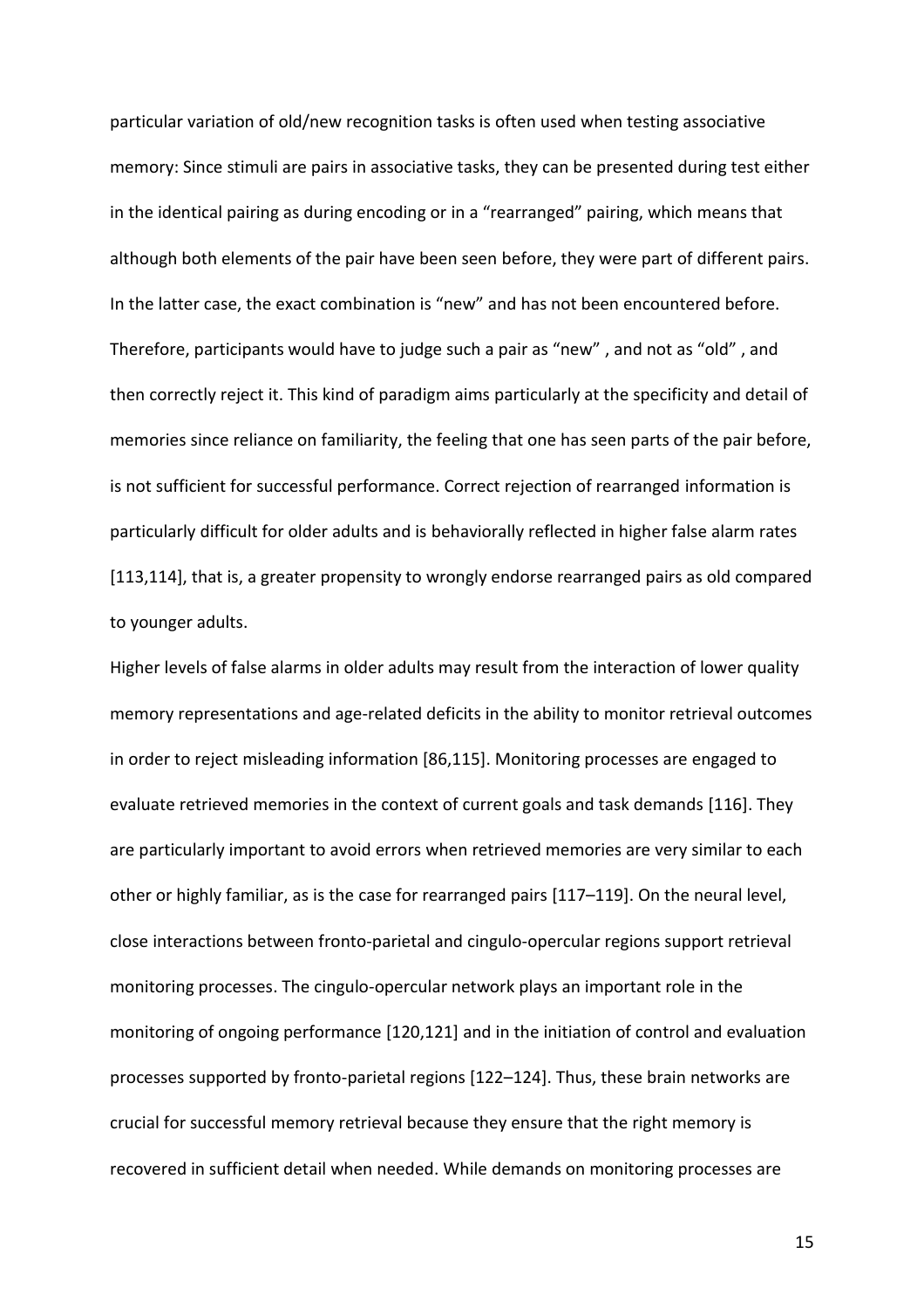lower when a high-quality distinct memory is retrieved, fronto-parietal and cinguloopercular activity is expected to increase when the quality of the retrieved memory is relatively low. Thus, the selective recruitment of fronto-parietal and cingulo-opercular regions with varying memory quality represents a hallmark of efficient retrieval monitoring. At the same time, advancing age is associated with declines in the structural integrity of regions in the cingulo-opercular network [125] as well as in the lateral PFC and the parietal lobes [18]. Additionally, major tracts connecting those regions, such as the superior longitudinal fasciculus are also compromised in older adults [126]. In parallel to these structural changes, older adults display reduced activity in fronto-parietal and cinguloopercular regions when correctly rejecting highly familiar information such as rearranged pairs [127,128]. Based on these age-related deficits in retrieval monitoring we sought to examine how they are modulated by the quality of newly established mnemonic representations.

We thus probed younger and older adults' memory in the scanner with a recognition task on picture–word pairs learned 24 hours earlier using fMRI [43]. Participants saw new picture– words pairs that were intermixed with intact pairs (i.e., pairs that were identical to those presented during the learning phase), or rearranged ones (i.e., pairs for which both the picture and the word were familiar to the participants, but not their combination). Importantly, based on the participant-specific recall history of Day 1, we were able to construct individualized recognition tasks that included balanced numbers of high- and lowquality pairs. Thus, by referring to successful versus unsuccessful retrieval on the previous day as an indicator of memory quality, we were able to test how memories of different quality modulate activity in brain regions that have been found to be involved in successful recall-to-reject and monitoring processes in younger and older adults. On the behavioral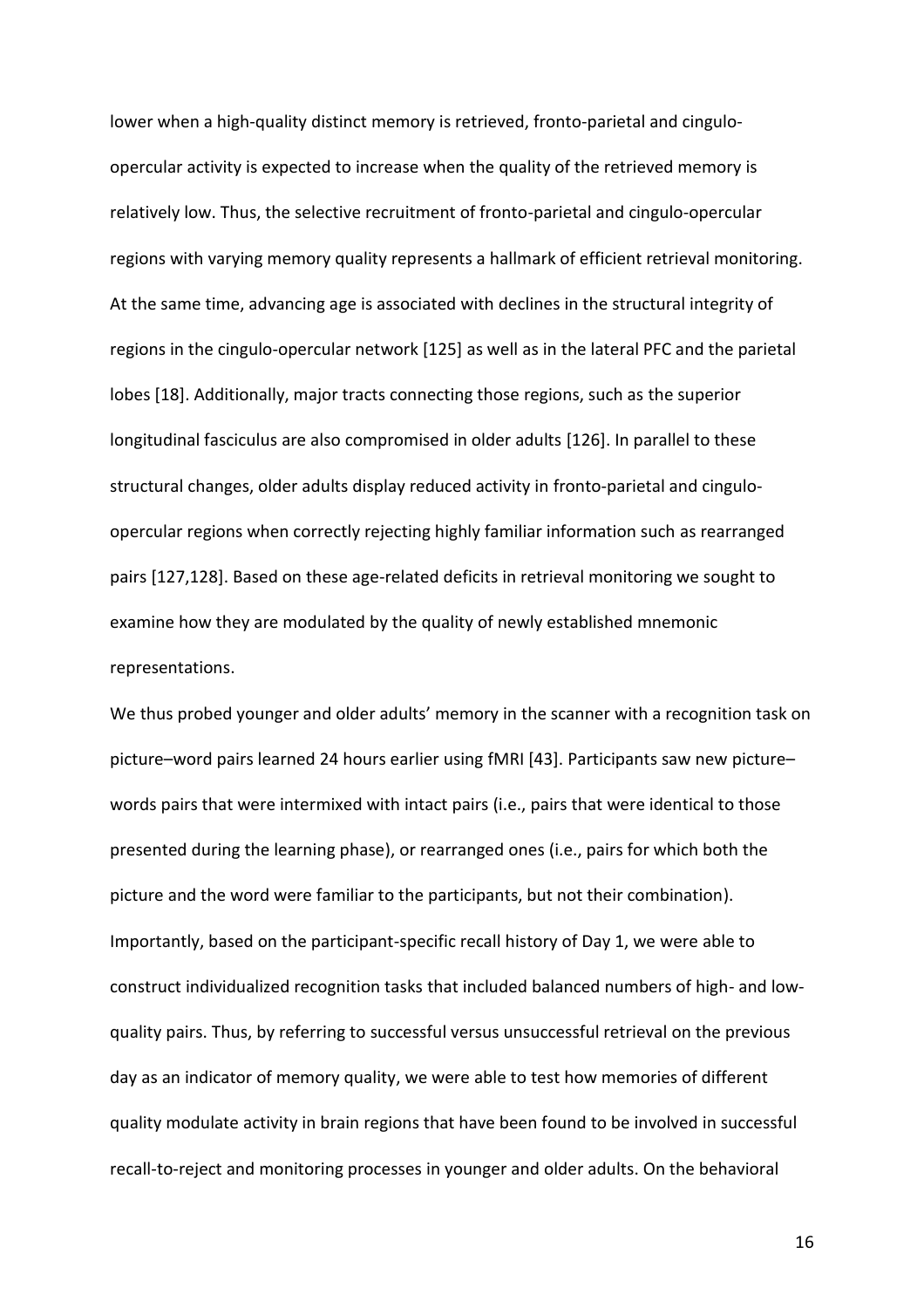level, memory quality influenced overall recognition performance in both groups with a lower probability of correct recognition for low- compared to high-quality memories. However, regarding rearranged pairs, older adults committed more false alarms than younger adults, and this age group difference was even larger for high quality memories (see [5]).

On the neural level, we again observed commonalities and differences between age groups (Figure 4): Mnemonic quality modulated younger and older adults' brain activity in the anterior hippocampus as well as medial and lateral PFC similarly. Higher activation in these regions for correct rejection of high-quality rearranged pairs than of low-quality information rearranged pairs seems to reflect the more detailed and successful reinstatement of mnemonic information in the case of high-quality memories [129]. At the same time, young adults recruited brain regions that are associated with post-retrieval monitoring, including cingulo-opercular regions, more when mnemonic quality was low and errors were likely, and less when they were able to rely on high-quality representations. However, older adults did not show such a quality-dependent activation in these regions. Notably, the modulation of activation in these regions was negatively related to the proportion of false alarms, suggesting that quality-dependent recruitment of these regions was highly relevant for memory performance.

In sum, our results provide evidence for the modulatory effect of memory quality on retrieval processes. Similar to the effect of memory quality on consolidation, older adults may thus be in a double-jeopardy situation during retrieval if memory quality is low due to additional deficits in the recruitment of monitoring and control processes.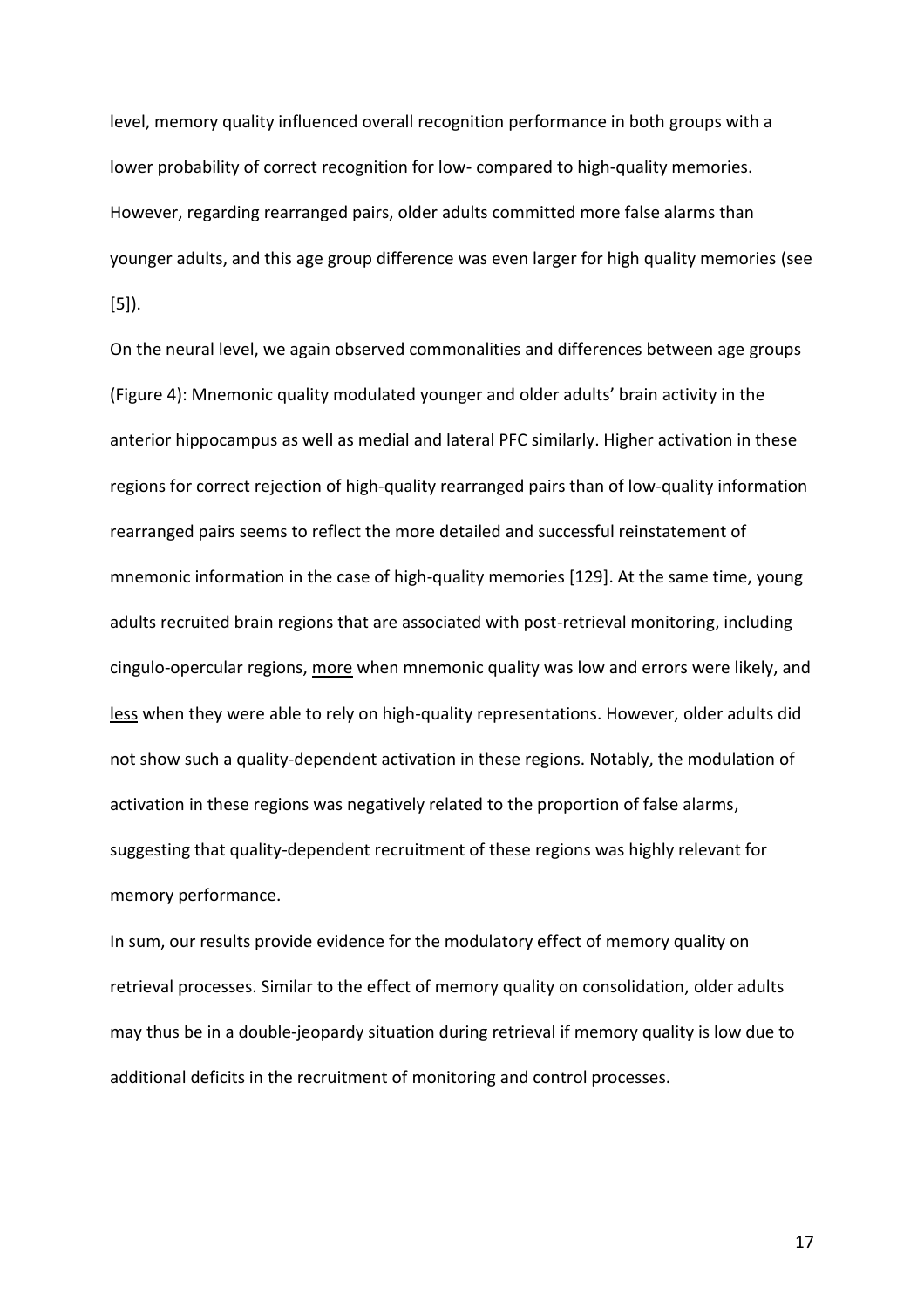

*Figure 4. Age differences during retrieval. A. Example of age-invariant effects of memory quality on the engagement of core regions of the episodic memory network. Both younger and older adults show higher percentages of signal change in the left (L) hippocampus during the correct rejection of high-quality versus low-quality pairs, indicating the retrieval of relevant mnemonic details to reject rearranged pairs. B. In contrast, age differences were observed in monitoring and control regions, with larger effects of memory quality on the recruitment of dorsal anterior cingulate (dACC) and insula in younger than older adults. C. Greater activity differences between correct rejections (CR) for low- and high-quality pairs were related to fewer false alarms. Adapted from [45].*

#### **Discussion**

Reviewing evidence across several studies, we show that episodic memory decline during aging is a multifaceted phenomenon that results from impaired processing at different cognitive stages, spanning the full range from encoding to retrieval. We find that differences in memory quality play an important role for memory consolidation and retrieval such that memories of low quality pose a greater challenge to the episodic memory network. As a consequence, the structural and functional integrity of the regions that are recruited during a specific cognitive stage determine whether this challenge is successfully met or not, and predict interindividual differences in memory performance.

With regard to memory formation, while we observed generally similar mechanisms of memory encoding in younger and older adults in cases of successful memory (see also [80,130]), older adults more often formed memories that are of lower quality than those of younger adults. For example, we found that both age groups showed reliable oscillatory subsequent memory effects. At the same time, the scale of alpha/beta desynchronization was related to the cortical thickness of the IFG, an important region for elaboration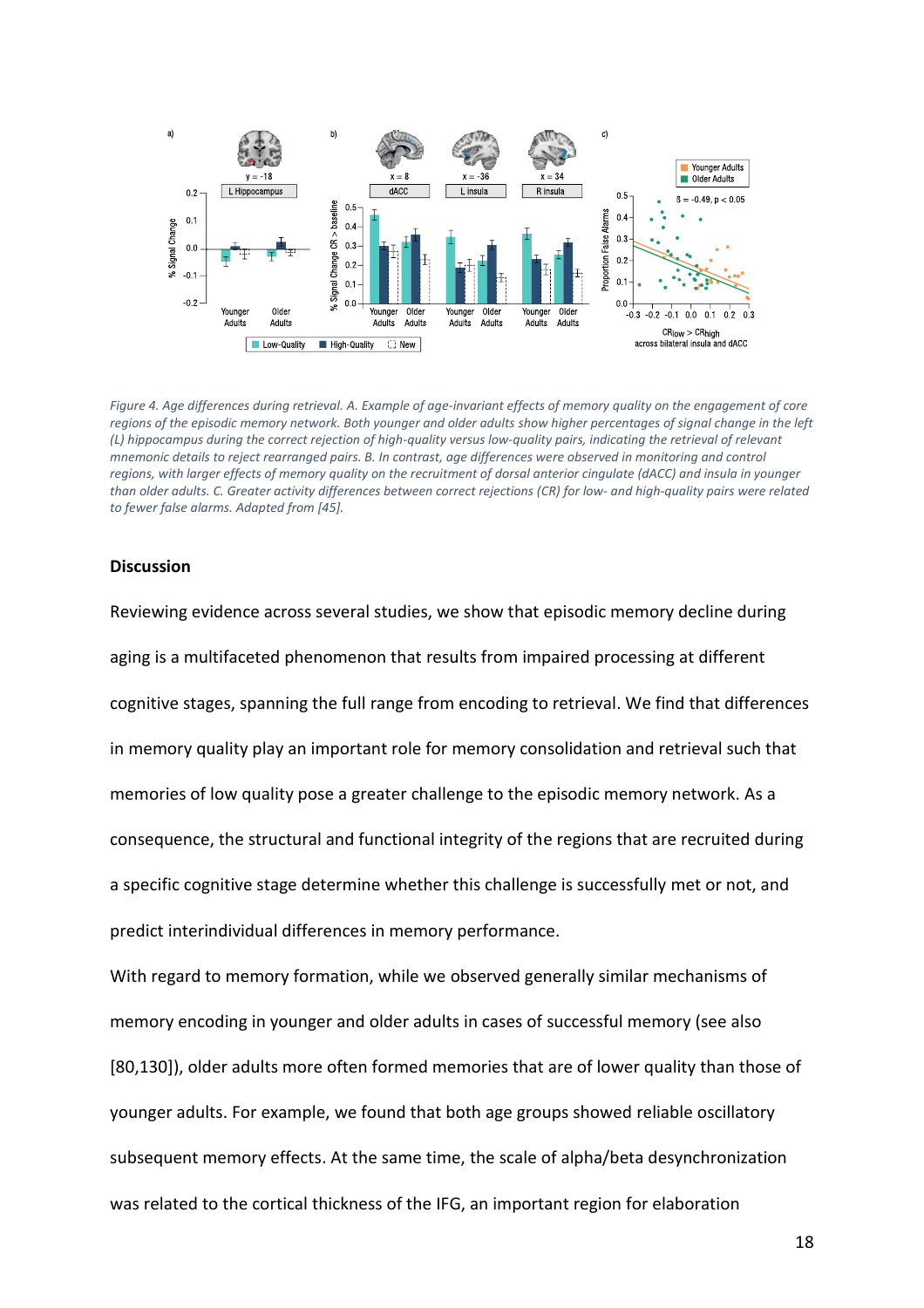processes [54,62,63], which was significantly lower in older adults [46]. Thus, it seems that impaired structural integrity of key regions of the core episodic memory network alters the precise recruitment and efficiency of memory formation processes. As a consequence, despite similar encoding mechanisms, the quality of encoded memory representations may differ between younger and older adults and impact later cognitive stages such as consolidation and retrieval.

Differences in the quality of memory representations between younger and older adults are implicated as a key source of differences in behavior by age group. Influential theories of cognitive aging have suggested that neural dedifferentiation (i.e., a loss of representational specificity [83,131]) underlies cognitive decline in old adulthood [84,132]. For example, univariate fMRI studies focusing on content-specific activation in category-selective regions of the ventral visual cortex have consistently shown that these are less selective, with less differentiated activation patterns for stimuli of different categories such as faces and houses, in older compared to younger adults ([133], see also [134,135]). Importantly, interindividual differences in neural dedifferentation are related to memory performance [136,137], such that participants with higher levels of neural dedifferentiation showed lower memory performance (for a recent review, see [82]). Complementary evidence is accumulating from studies using multivariate approaches such as neural pattern analysis [138,139]. Accordingly, in a recent study [136] we observed age group differences in neural specificity during encoding not only on the level of category information, but even on the item level, providing further evidence for the crucial contribution of specific, high-quality memories for memory performance. Strikingly, age differences on the item level were located in occipital regions, thus early in the visual processing hierarchy, in line with earlier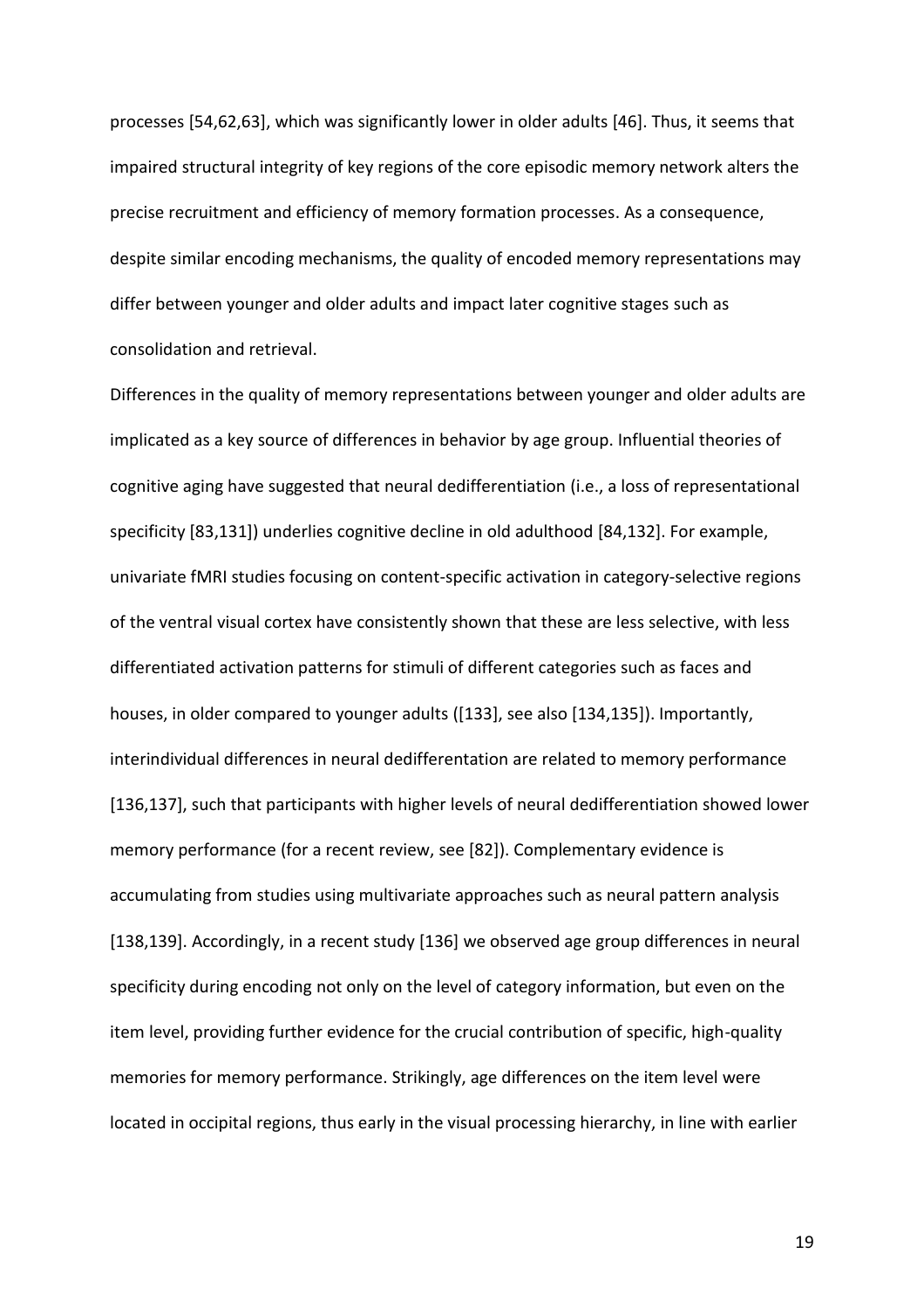observations of a close connection between age differences in perception and cognition [140,141].

Computational models suggest that neural dedifferentiation is caused by age-related changes in neurotransmitter availability, in particular to deficient dopaminergic modulation [84,132,142]. Li and colleagues [83,131] conceptualized the age-related attenuation of dopaminergic modulation as an alteration of the activation function of units in a neural network, leading a reduced fidelity of neural information processing and reductions in the distinctiveness of representations. Evidence of reliable individual differences in the presence of D2/D3 dopamine receptors in occipital cortex [143] supports the idea that their availability in early sensory regions could play an important role in neural dedifferentation. Interestingly, recent studies also demonstrated a relationship between a decline of the inhibitory neurotransmitter gamma-aminobutyric acid (GABA) and neural distinctiveness. Combining magnetic resonance spectroscopy (MRS) to measure GABA with fMRI, Chamberlain et al. [144] found that older adults had lower GABA levels (see also [145]) and less distinct activation patterns in the ventral visual cortex. Furthermore, individual differences in GABA levels predicted individual differences in distinctiveness (see [145], for similar results with regard to the discrimination of auditory stimuli and GABA levels in the auditory cortex). Reduced inhibition by GABAergic interneurons might impair the resolution of conflict between neural representations and result in less distinct representations [144,146].

In sum, accumulating evidence supports the proposition that age differences in structural integrity, functionality, and neurotransmitter availability already alter neural mechanisms of memory encoding at early stages of the processing hierarchy with downstream consequences for ensuing consolidation and retrieval of memory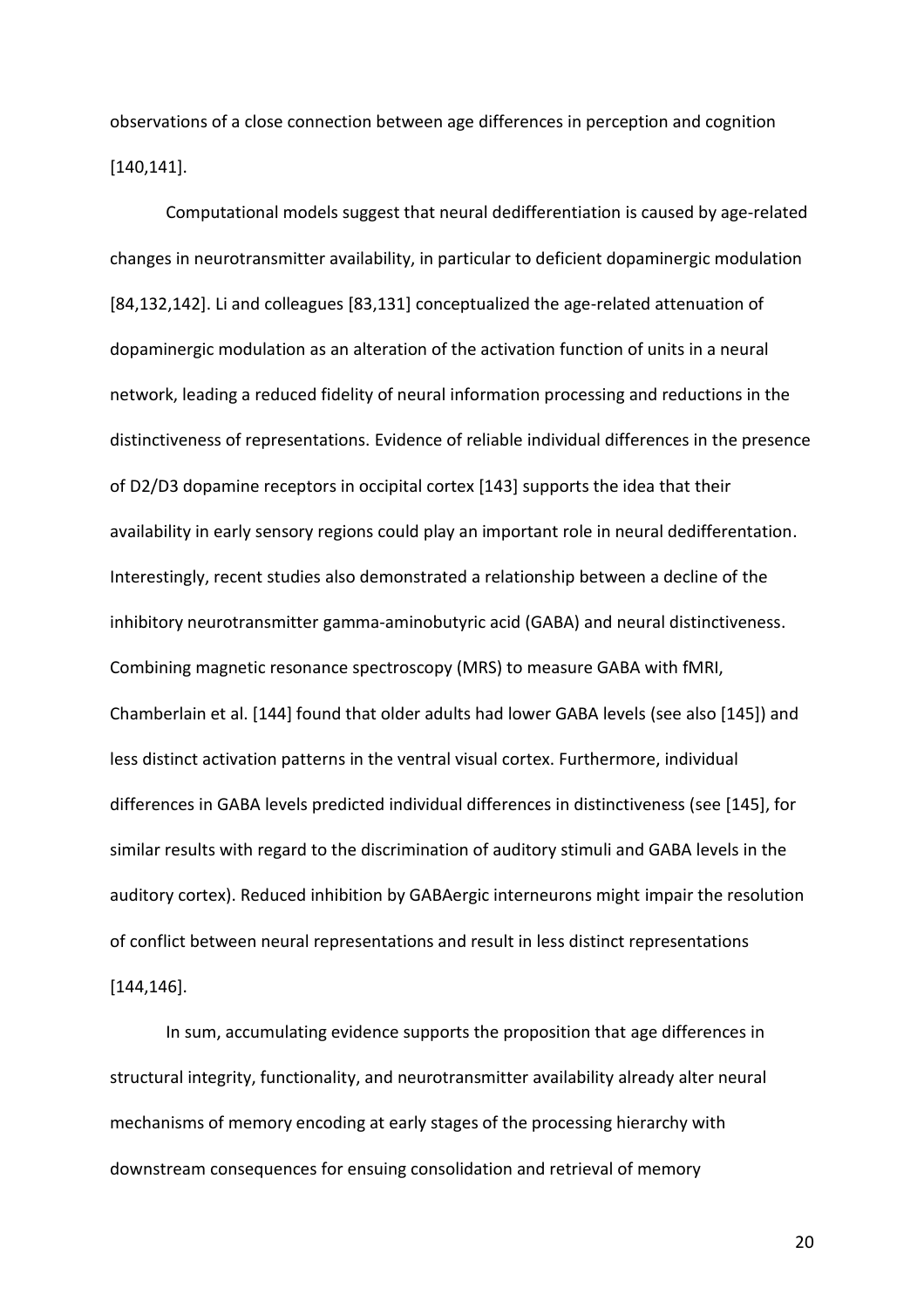representations. Age differences in memory encoding may thus explain a large part of episodic memory decline [42,147]. Having to deal with more gist-like [47,88,148] and less specific [136,137] memory representations increases the challenge for older adults' episodic memory network that can hardly be counteracted at later stages of processing [149]. In line with this assumption, our results highlight that age differences in prefrontally mediated monitoring and control processes contribute to age-related memory decline [3,115], particularly, when an item's memory quality is low.

With standard paradigms it is difficult to experimentally distinguish between effects of memory quality due to differences in encoding and age-related processing differences at later stages. The experimental design developed for the MERLIN studies tracked the fate of single items within each participant, thereby allowing us to separate these effects.

Our findings further emphasize that age differences in structural and functional integrity do not only impact the ability to form high-quality memories with rich details. Rather, we can demonstrate that impaired structural integrity in memory-specific networks puts an additional burden on all processing stages, from encoding to consolidation and retrieval. This observation is generally in line with the so-called "brain maintenance" hypothesis, which suggests that the level of an older person's cognitive capabilities is related to the degree of maintained neural integrity, including structure, function, and neurochemistry [6,7,89,90].

The formation and maintenance of highly specific memories has been shown to depend on successful pattern separation processes in the hippocampus [150,151]. Yet, the hippocampus is disproportionately atrophied in old age [18] and that shrinkage is clearly related to episodic memory decline in longitudinal studies [31,152]. Unsurprisingly, impaired pattern separation processes, linked to structural alterations in hippocampal subfields, have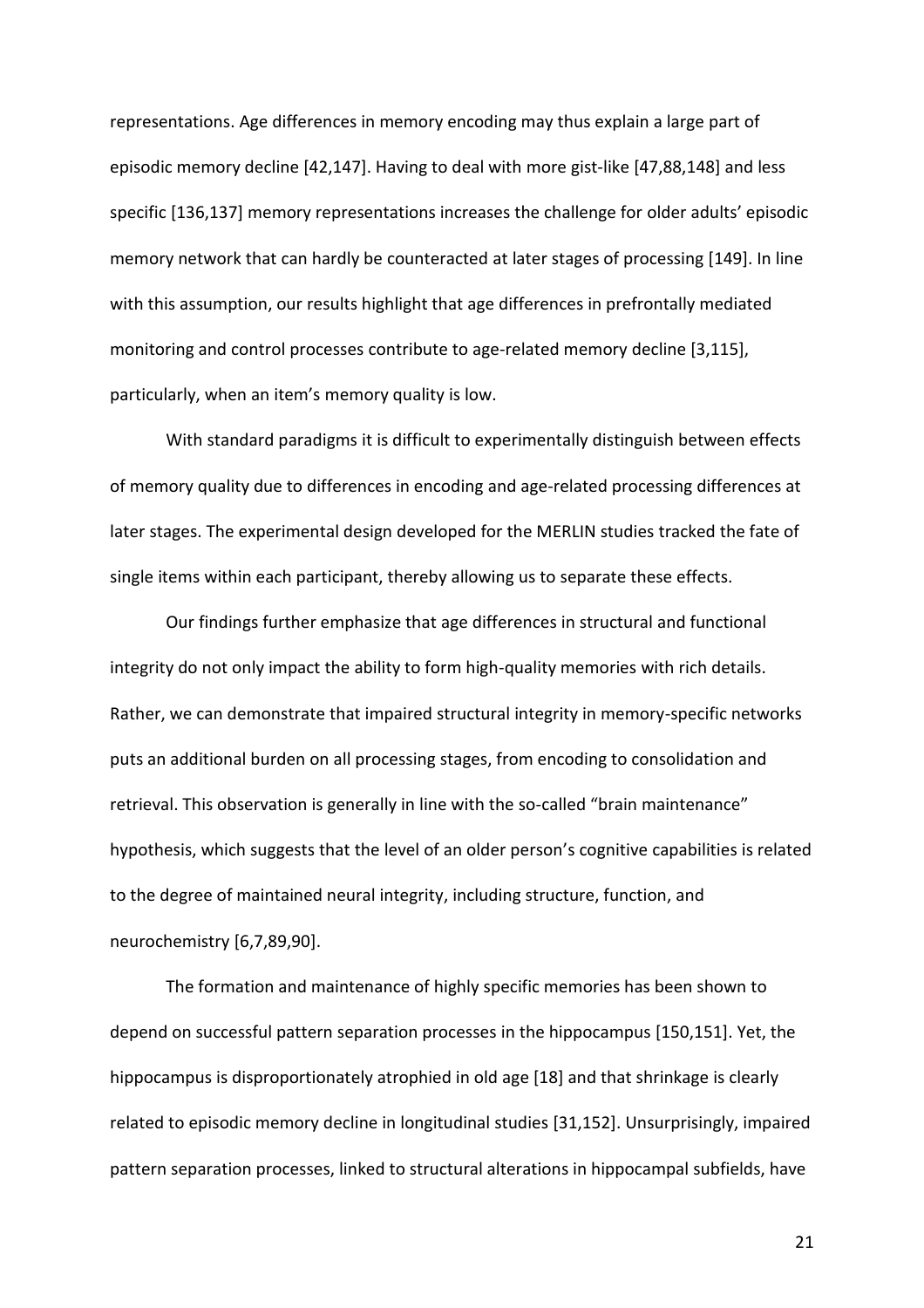been shown to drive age differences in memory performance in humans [153,154] as well as in animal models [85]. Accordingly, with regard to episodic memory functioning, hippocampal maintenance [155] may be crucial for the formation of high-quality memories and the key determinant of episodic memory functioning in old age [90].

At the same time, age-related changes of the brain are widespread, even if they do not affect all regions to the same degree (for a recent review, see [156]). Whether neural decline is a general or specific phenomenon is still a matter of debate (see [89], for a discussion); however, there is evidence that changes within functional neural networks are indeed often correlated among each other. For example, longitudinal evidence has shown that 5-year changes in prefrontal white matter and hippocampus volume show high correlations, whereas lower change-change correlations were observed for other regions [18]. Thus, interdependencies in structural change in PFC and MTL support the notion that age-related impairments in memory quality and controlled retrieval processes [3,7,86,113,115] might often occur in parallel and impact memory performance in aging.

### *Conclusion*

In sum, we have reviewed evidence that while general mechanisms of memory formation may not differ between younger and older adults, age-related structural changes in the episodic memory network, and particularly in key regions such as the hippocampus and PFC, may nonetheless result in a reduced quality of older adults' memories. We have further argued that variations in memory quality have downstream consequences for subsequent cognitive stages like consolidation and retrieval. Accordingly, memories of low quality pose a general challenge to the episodic memory network such that their processing requires an increase in activation/upregulation within brain regions that are central to the cognitive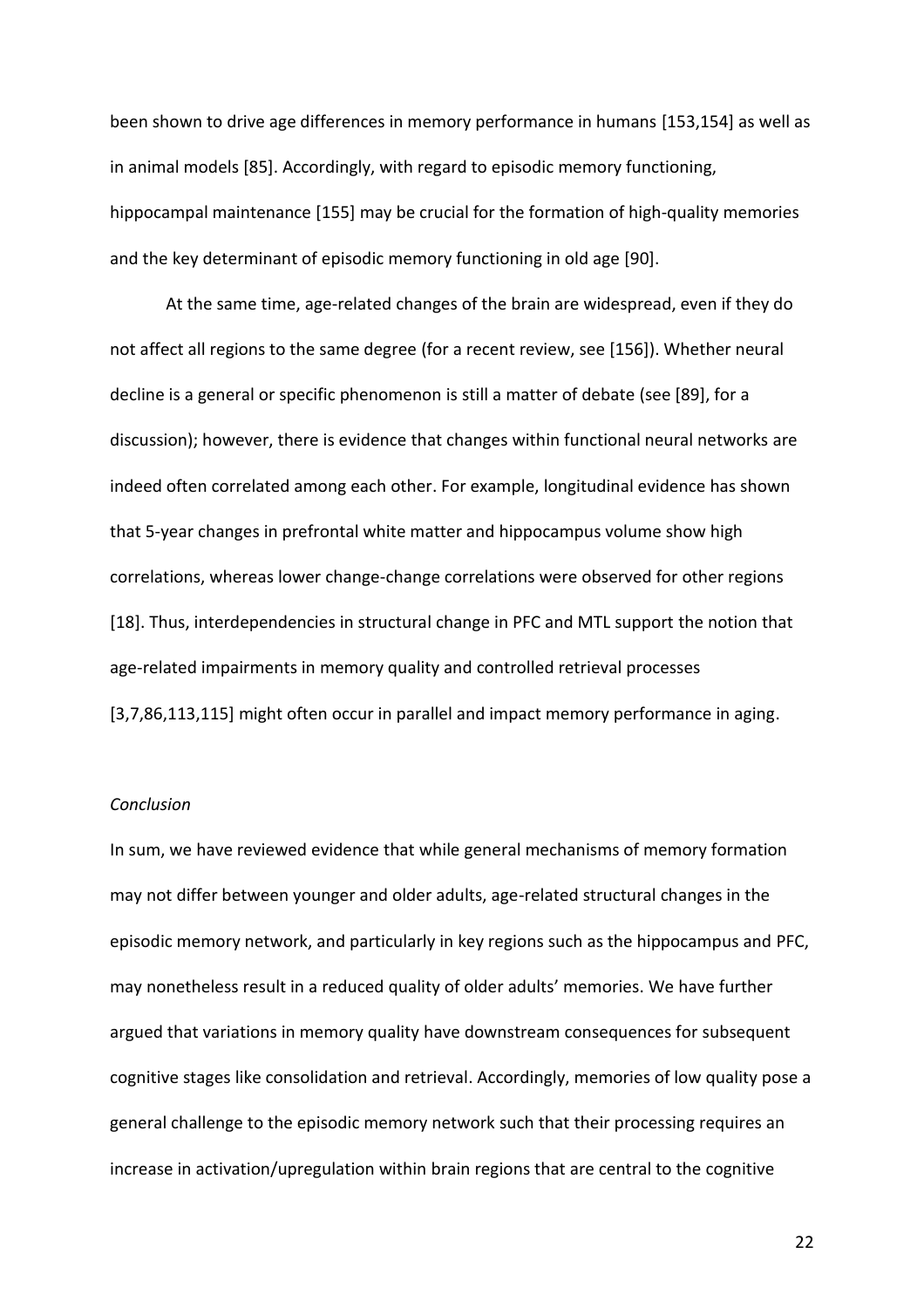process at hand. At the same time, structural decline in those brain regions that support consolidation and retrieval such as cingulo-opercular regions, medial PFC, and the thalamus, then puts older adults in a double-jeopardy situation during the processing of low-quality memories, resulting in a decline in episodic memory performance in old adulthood.

## **Author Note**

The MERLIN studies were conducted at the Center for Lifespan Psychology at the Max Planck Institute for Human Development in Berlin, Germany. They were partially financed by the Max Planck Society and a grant from the German Research Foundation (DFG, WE 4269/3-1) awarded to M. W.-B. and Yee Lee Shing. M. C. S. was supported by the MINERVA program of the Max Planck Society. M. W.-B.'s work was supported by a grant from the German Research Foundation (DFG, WE 4269/5-1) and the Jacobs Foundation (Early Career Research Fellowship 2017–2019). We thank all members of the MERLIN project, in particular Yee Lee Shing as Principal Investigator, and Xenia Grande, Thomas Grandy and Beate Muehlroth for their support in conducting these studies. We are grateful to Sarah Otterstetter for help with the adaptation of the figures and Julia Delius for editorial assistance.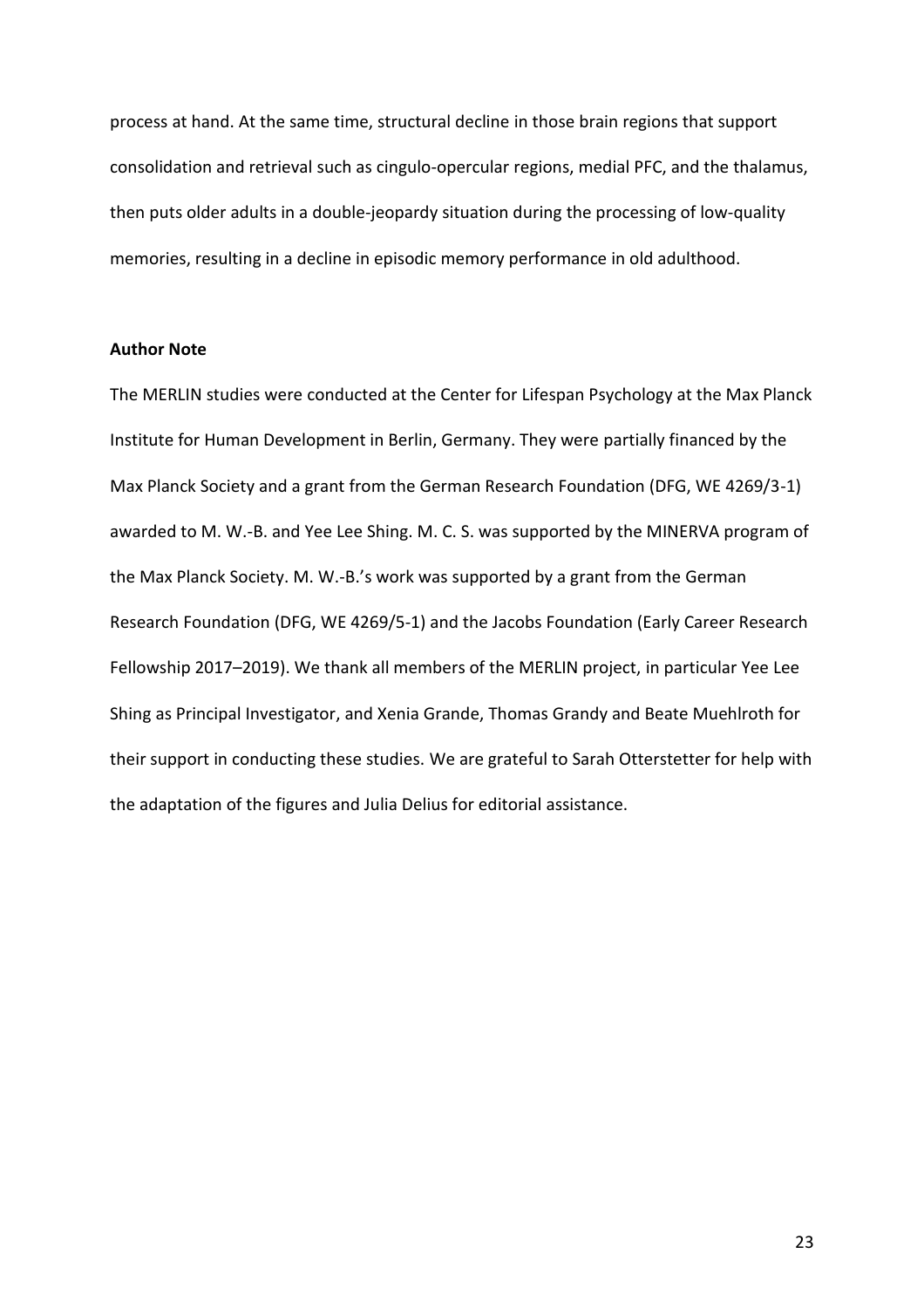# **References**

[1] E. Tulving, Episodic memory: From mind to brain, Annu. Rev. Psychol. 53 (2002) 1–25. [https://doi.org/10.1146/annurev.psych.53.100901.135114.](https://doi.org/10.1146/annurev.psych.53.100901.135114)

[2] J.D. Koen, A.P. Yonelinas, The effects of healthy aging, amnestic mild cognitive impairment, and Alzheimer's disease on recollection and familiarity: A meta-analytic review, Neuropsychol. Rev. 24 (2014) 332–354. [https://doi.org/10.1007/s11065-014-9266-5.](https://doi.org/10.1007/s11065-014-9266-5)

[3] Y.L. Shing, M. Werkle-Bergner, Y. Brehmer, V. Müller, S.-C. Li, U. Lindenberger, Episodic memory across the lifespan: The contributions of associative and strategic components, Neurosci. Biobehav. Rev. 34 (2010) 1080–1091. [https://doi.org/10.1016/j.neubiorev.2009.11.002.](https://doi.org/10.1016/j.neubiorev.2009.11.002)

[4] W.D. Spencer, N. Raz, Differential effects of aging on memory for content and context: A meta-analysis., Psychol. Aging. 10 (1995) 527–539. [https://doi.org/10.1037/0882-](https://doi.org/10.1037/0882-7974.10.4.527) [7974.10.4.527.](https://doi.org/10.1037/0882-7974.10.4.527)

[5] Y. Fandakova, M. Werkle-Bergner, M.C. Sander, (Only) time can tell: Age differences in false memory are magnified at longer delays., Psychol. Aging. 35 (2020) 473–483. [https://doi.org/10.1037/pag0000465.](https://doi.org/10.1037/pag0000465)

[6] R. Cabeza, M. Albert, S. Belleville, F.I.M. Craik, A. Duarte, C.L. Grady, U. Lindenberger, L. Nyberg, D.C. Park, P.A. Reuter-Lorenz, M.D. Rugg, J. Steffener, M.N. Rajah, Maintenance, reserve and compensation: The cognitive neuroscience of healthy ageing, Nat. Rev. Neurosci. 19 (2018) 701–710. [https://doi.org/10.1038/s41583-018-0068-2.](https://doi.org/10.1038/s41583-018-0068-2)

[7] U. Lindenberger, Human cognitive aging: Corriger la fortune?, Science. 346 (2014) 572–578. [https://doi.org/10.1126/science.1254403.](https://doi.org/10.1126/science.1254403)

[8] H. Eichenbaum, A.P. Yonelinas, C. Ranganath, The medial temporal lobe and recognition memory, Annu. Rev. Neurosci. 30 (2007) 123–152. [https://doi.org/10.1146/annurev.neuro.30.051606.094328.](https://doi.org/10.1146/annurev.neuro.30.051606.094328)

[9] M. Moscovitch, R. Cabeza, G. Winocur, L. Nadel, Episodic memory and beyond: The hippocampus and neocortex in transformation, Annu. Rev. Psychol. 67 (2016) 105–134. [https://doi.org/10.1146/annurev-psych-113011-143733.](https://doi.org/10.1146/annurev-psych-113011-143733)

[10] H. Eichenbaum, Prefrontal–hippocampal interactions in episodic memory, Nat Rev Neurosci. 18 (2017) 547–558. [https://doi.org/10.1038/nrn.2017.74.](https://doi.org/10.1038/nrn.2017.74)

[11] J.S. Simons, H.J. Spiers, Prefrontal and medial temporal lobe interactions in long-term memory, Nat. Rev. Neurosci. 4 (2003) 637–648[. https://doi.org/10.1038/nrn1178.](https://doi.org/10.1038/nrn1178)

[12] R.G. Benoit, D.L. Schacter, Specifying the core network supporting episodic simulation and episodic memory by activation likelihood estimation, Neuropsychologia. 75 (2015) 450–457. [https://doi.org/10.1016/j.neuropsychologia.2015.06.034.](https://doi.org/10.1016/j.neuropsychologia.2015.06.034)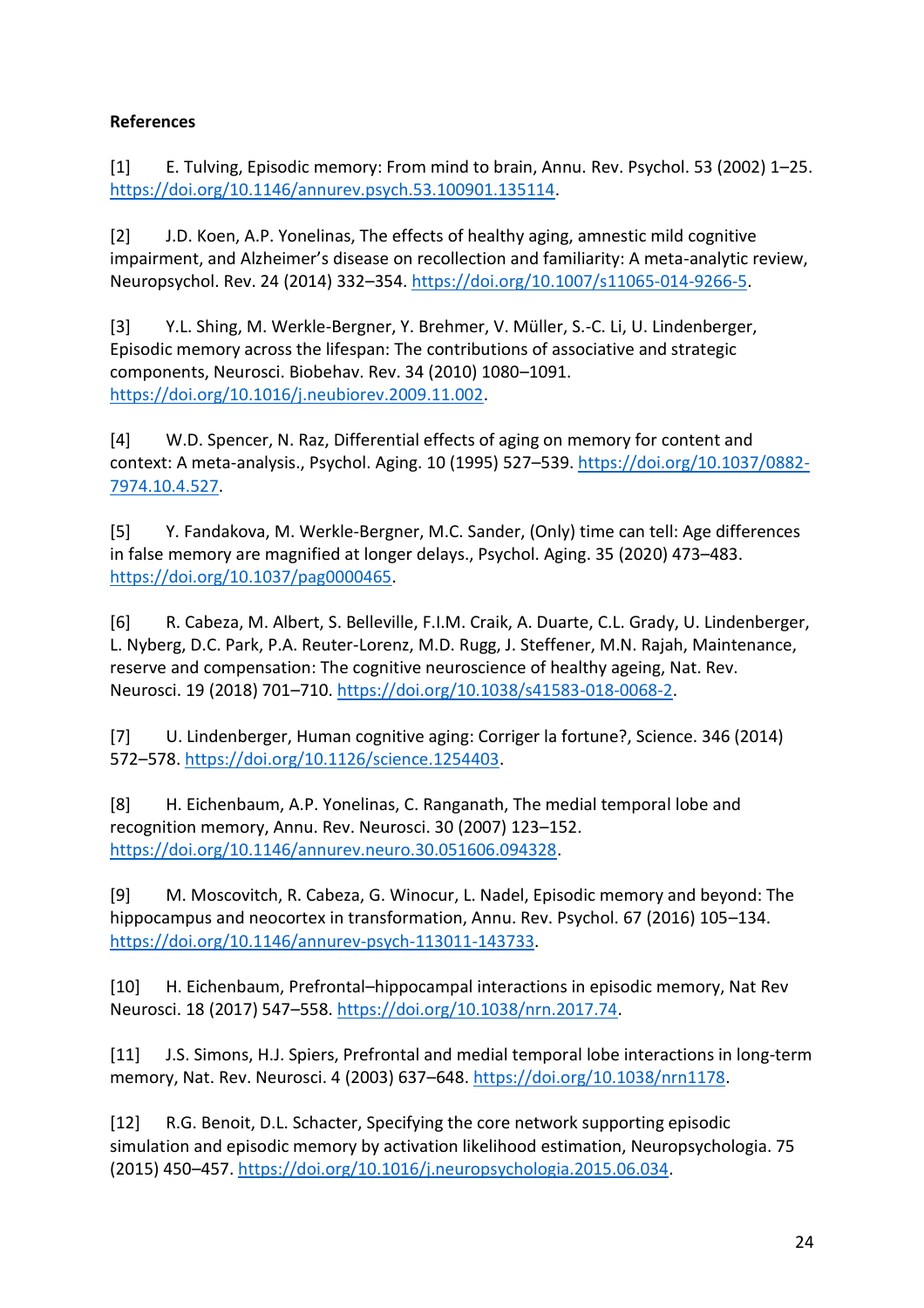[13] R. Cabeza, E. Ciaramelli, I.R. Olson, M. Moscovitch, The parietal cortex and episodic memory: An attentional account, Nat. Rev. Neurosci. 9 (2008) 613–625. [https://doi.org/10.1038/nrn2459.](https://doi.org/10.1038/nrn2459)

[14] L. Davachi, Item, context and relational episodic encoding in humans, Curr. Opin. Neurobiol. 16 (2006) 693–700[. https://doi.org/10.1016/j.conb.2006.10.012.](https://doi.org/10.1016/j.conb.2006.10.012)

[15] E.K. Miller, J.D. Cohen, An integrative theory of prefrontal cortex function, Annu. Rev. Neurosci. 24 (2001) 167–202. [https://doi.org/10.1146/annurev.neuro.24.1.167.](https://doi.org/10.1146/annurev.neuro.24.1.167)

[16] R. Cabeza, L. Nyberg, Imaging cognition II: An empirical review of 275 PET and fMRI Studies, J. Cognitive Neurosci. 12 (2000) 1–47. [https://doi.org/10.1162/08989290051137585.](https://doi.org/10.1162/08989290051137585)

[17] A.M. Fjell, L.T. Westlye, I. Amlien, T. Espeseth, I. Reinvang, N. Raz, I. Agartz, D.H. Salat, D.N. Greve, B. Fischl, A.M. Dale, K.B. Walhovd, High consistency of regional cortical thinning in aging across multiple samples, Cereb. Cortex. 19 (2009) 2001–2012. [https://doi.org/10.1093/cercor/bhn232.](https://doi.org/10.1093/cercor/bhn232)

[18] N. Raz, U. Lindenberger, K.M. Rodrigue, K.M. Kennedy, D. Head, A. Williamson, C. Dahle, D. Gerstorf, J.D. Acker, Regional brain changes in aging healthy adults: General trends, individual differences and modifiers, Cereb. Cortex. 15 (2005) 1676–1689. [https://doi.org/10.1093/cercor/bhi044.](https://doi.org/10.1093/cercor/bhi044)

[19] N. Raz, U. Lindenberger, P. Ghisletta, K.M. Rodrigue, K.M. Kennedy, J.D. Acker, Neuroanatomical correlates of fluid intelligence in healthy adults and persons with vascular risk factors, Cereb. Cortex. 18 (2008) 718–726. [https://doi.org/10.1093/cercor/bhm108.](https://doi.org/10.1093/cercor/bhm108)

[20] C.E. Sexton, K.B. Walhovd, A.B. Storsve, C.K. Tamnes, L.T. Westlye, H. Johansen-Berg, A.M. Fjell, Accelerated changes in white matter microstructure during aging: A longitudinal diffusion tensor imaging study, J. Neurosci. 34 (2014) 15425–15436. [https://doi.org/10.1523/JNEUROSCI.0203-14.2014.](https://doi.org/10.1523/JNEUROSCI.0203-14.2014)

[21] A.M. Fjell, L. McEvoy, D. Holland, A.M. Dale, K.B. Walhovd, What is normal in normal aging? Effects of aging, amyloid and Alzheimer's disease on the cerebral cortex and the hippocampus, Prog. in Neurobiol. 117 (2014) 20–40. [https://doi.org/10.1016/j.pneurobio.2014.02.004.](https://doi.org/10.1016/j.pneurobio.2014.02.004)

[22] K.M. Kennedy, N. Raz, Normal aging of the brain, in: Brain Mapping, Elsevier, 2015: pp. 603–617. [https://doi.org/10.1016/B978-0-12-397025-1.00068-3.](https://doi.org/10.1016/B978-0-12-397025-1.00068-3)

[23] C.L. Grady, Age differences in functional connectivity at rest and during cognitive tasks, in: R. Cabeza, L. Nyberg, D.C. Park (Eds.), Cognitive Neuroscience of Aging: Linking Cognitive and Cerebral Aging, 2nd ed., Oxford University Press, New York, 2017: pp. 105– 129.

[24] D.J. Madden, E.L. Parks, Age differences in structural connectivity: Diffusion tensor imaging and white matter hyperintensities, in: R. Cabeza, L. Nyberg, D.C. Park (Eds.),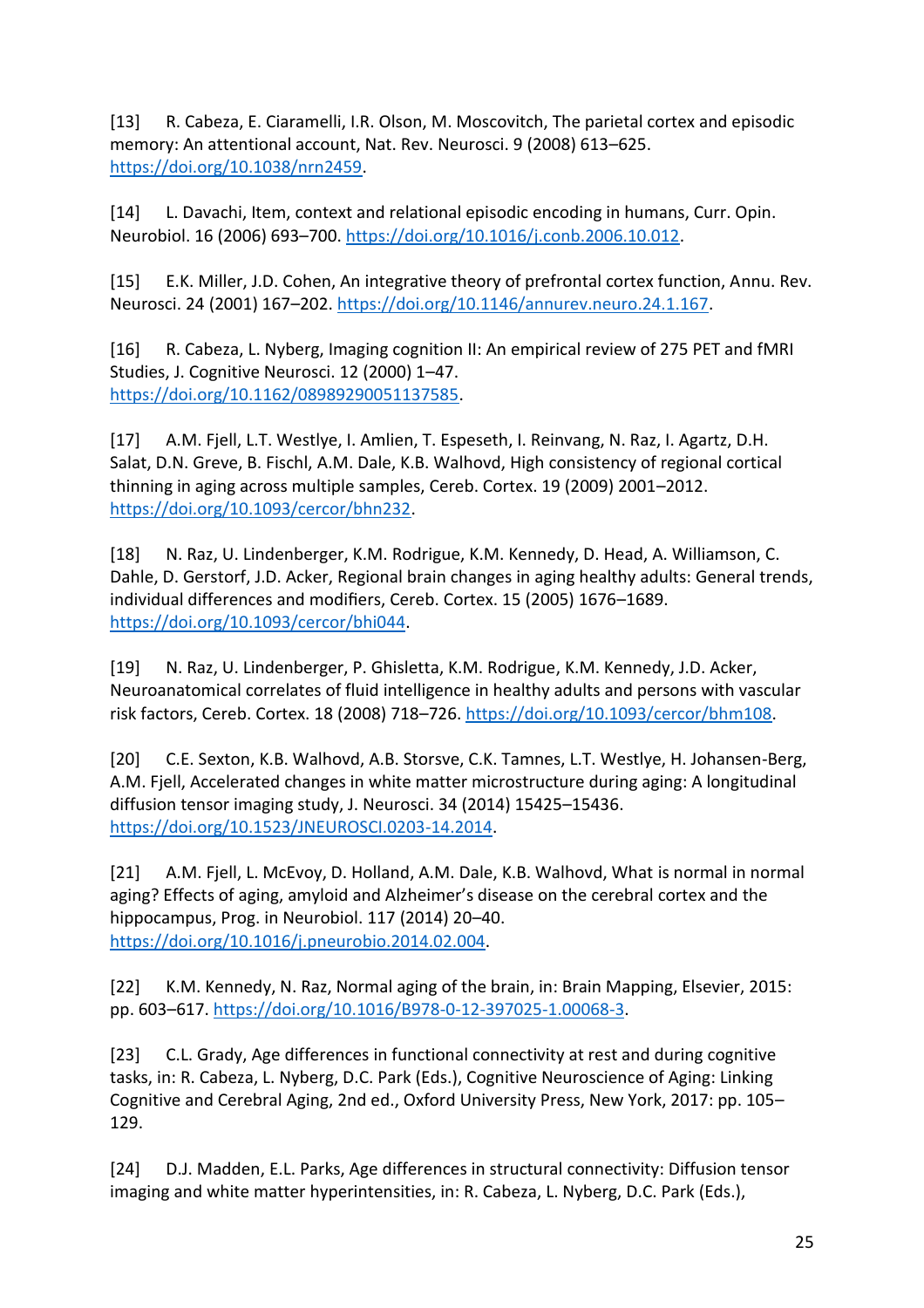Cognitive Neuroscience of Aging: Linking Cognitive and Cerebral Aging, 2nd ed., Oxford University Press, New York, 2017: pp. 71–103.

[25] L. Bäckman, L. Nyberg, U. Lindenberger, S.-C. Li, L. Farde, The correlative triad among aging, dopamine, and cognition: Current status and future prospects, Neurosci. Biobehav. Rev. 30 (2006) 791–807. [https://doi.org/10.1016/j.neubiorev.2006.06.005.](https://doi.org/10.1016/j.neubiorev.2006.06.005)

[26] M. Mather, The locus coeruleus-norepinephrine system role in cognition and how it changes with aging, in: D. Poeppel, G. Mangun, M. Gazzaniga (Eds.), The Cognitive Neurosciences, 6th ed., MIT Press, Cambridge, MA, 2020: pp. 91–104.

[27] M. Mather, C.W. Harley, The locus coeruleus: Essential for maintaining cognitive function and the aging brain, Trends Cogn. Sci. 20 (2016) 214–226. [https://doi.org/10.1016/j.tics.2016.01.001.](https://doi.org/10.1016/j.tics.2016.01.001)

[28] L. Nyberg, N. Karalija, A. Salami, M. Andersson, A. Wåhlin, N. Kaboovand, Y. Köhncke, J. Axelsson, A. Rieckmann, G. Papenberg, D.D. Garrett, K. Riklund, M. Lövdén, U. Lindenberger, L. Bäckman, Dopamine D2 receptor availability is linked to hippocampal– caudate functional connectivity and episodic memory, Proc. Natl. Acad. Sci. USA. 113 (2016) 7918–7923. [https://doi.org/10.1073/pnas.1606309113.](https://doi.org/10.1073/pnas.1606309113)

[29] N. Becker, E.J. Laukka, G. Kalpouzos, M. Naveh-Benjamin, L. Bäckman, Y. Brehmer, Structural brain correlates of associative memory in older adults, NeuroImage. 118 (2015) 146–153. [https://doi.org/10.1016/j.neuroimage.2015.06.002.](https://doi.org/10.1016/j.neuroimage.2015.06.002)

[30] A.M. Fjell, K.B. Walhovd, Structural brain changes in aging: Courses, causes and cognitive consequences, Rev. Neuroscience. 21 (2010). [https://doi.org/10.1515/REVNEURO.2010.21.3.187.](https://doi.org/10.1515/REVNEURO.2010.21.3.187)

[31] J. Persson, S. Pudas, J. Lind, K. Kauppi, L.-G. Nilsson, L. Nyberg, Longitudinal structurefunction correlates in elderly reveal MTL dysfunction with cognitive decline, Cereb. Cortex. 22 (2012) 2297–2304. [https://doi.org/10.1093/cercor/bhr306.](https://doi.org/10.1093/cercor/bhr306)

[32] P. Yuan, N. Raz, Prefrontal cortex and executive functions in healthy adults: A metaanalysis of structural neuroimaging studies, Neurosci. Biobehav. Rev. 42 (2014) 180–192. [https://doi.org/10.1016/j.neubiorev.2014.02.005.](https://doi.org/10.1016/j.neubiorev.2014.02.005)

[33] R.C. Atkinson, R.M. Shiffrin, Human memory: A proposed system and its control processes., in: K.W. Spence, J.T. Spence (Eds.), The Psychology of Learning and Motivation: Advances in Research and Theory, Academic Press, 1968: pp. 89–195.

[34] F.I.M. Craik, R.S. Lockhart, Levels of processing: A framework for memory research, J. Verbal Learning Verbal Behav. 11 (1972) 671–684. [https://doi.org/10.1016/S0022-](https://doi.org/10.1016/S0022-5371(72)80001-X) [5371\(72\)80001-X.](https://doi.org/10.1016/S0022-5371(72)80001-X)

[35] E. Tulving, Z. Pearlstone, Availability versus accessibility of information in memory for words, J. Verbal Learning Verbal Behav. 5 (1966) 381–391. [https://doi.org/10.1016/S0022-](https://doi.org/10.1016/S0022-5371(66)80048-8) [5371\(66\)80048-8.](https://doi.org/10.1016/S0022-5371(66)80048-8)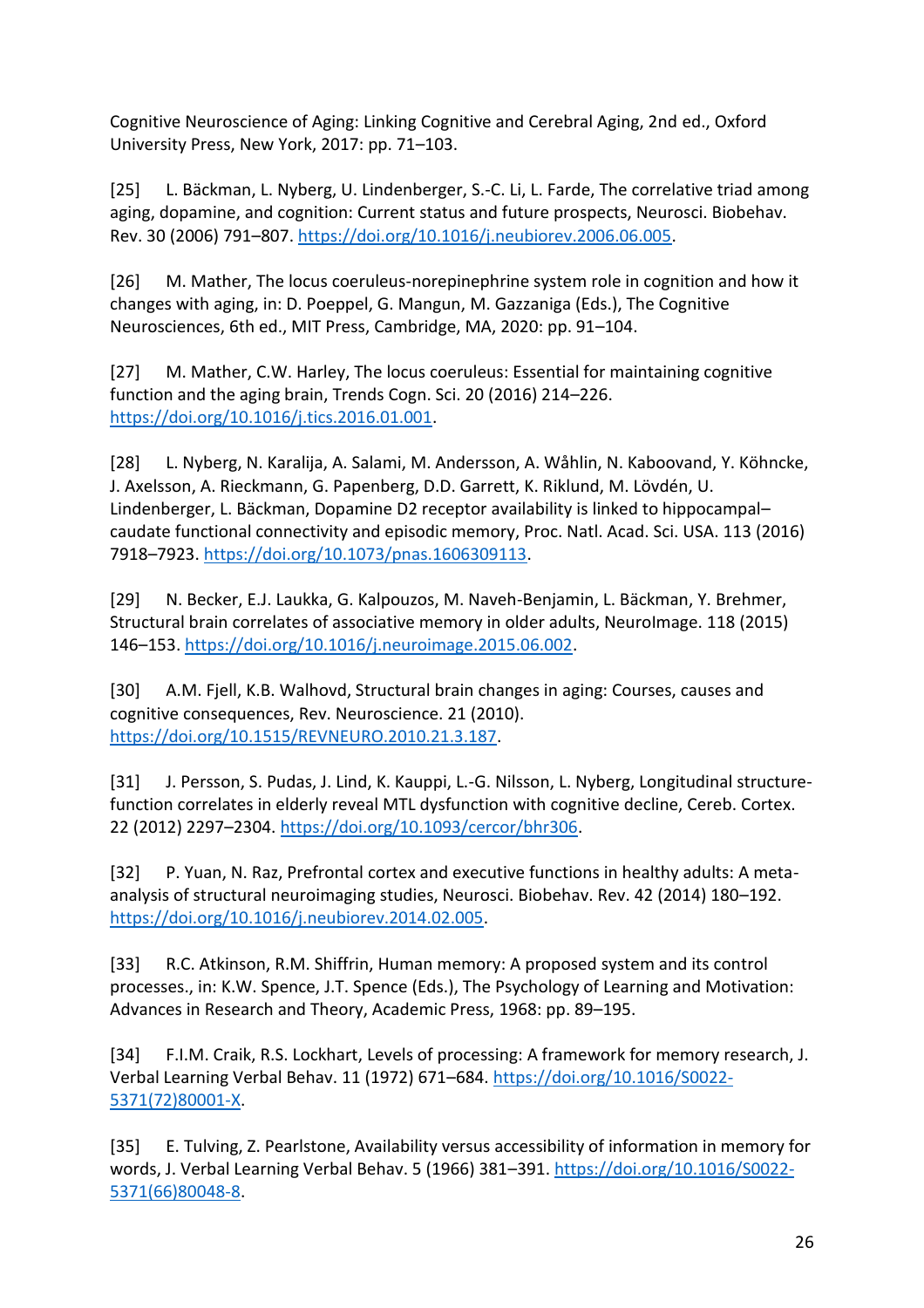[36] Y. Dudai, The restless engram: Consolidations never end, Annu. Rev. Neurosci. 35 (2012) 227–247. [https://doi.org/10.1146/annurev-neuro-062111-150500.](https://doi.org/10.1146/annurev-neuro-062111-150500)

[37] B. Rasch, J. Born, About sleep's role in memory, Physiol. Rev. 93 (2013) 681–766. [https://doi.org/10.1152/physrev.00032.2012.](https://doi.org/10.1152/physrev.00032.2012)

[38] J.L.S. Bellmund, P. Gärdenfors, E.I. Moser, C.F. Doeller, Navigating cognition: Spatial codes for human thinking, Science. 362 (2018) eaat6766. [https://doi.org/10.1126/science.aat6766.](https://doi.org/10.1126/science.aat6766)

[39] D.L. Schacter, D.R. Addis, R.L. Buckner, Remembering the past to imagine the future: The prospective brain, Nat. Rev. Neurosci. 8 (2007) 657–661. [https://doi.org/10.1038/nrn2213.](https://doi.org/10.1038/nrn2213)

[40] K.M. Fenn, D.Z. Hambrick, What drives sleep-dependent memory consolidation: Greater gain or less loss?, Psychon. Bull. Rev. 20 (2013) 501–506. [https://doi.org/10.3758/s13423-012-0366-z.](https://doi.org/10.3758/s13423-012-0366-z)

[41] R. Habib, L. Nyberg, Neural correlates of availability and accessibility in memory, Cereb. Cortex. 18 (2008) 1720–1726. [https://doi.org/10.1093/cercor/bhm201.](https://doi.org/10.1093/cercor/bhm201)

[42] F.I.M. Craik, N.S. Rose, Memory encoding and aging: A neurocognitive perspective, Neurosci. Biobehav. Rev. 36 (2012) 1729–1739. [https://doi.org/10.1016/j.neubiorev.2011.11.007.](https://doi.org/10.1016/j.neubiorev.2011.11.007)

[43] Y. Fandakova, M.C. Sander, T.H. Grandy, R. Cabeza, M. Werkle-Bergner, Y.L. Shing, Age differences in false memory: The importance of retrieval monitoring processes and their modulation by memory quality, Psychol. Aging. 33 (2018) 119–133. [https://doi.org/10.1037/pag0000212.](https://doi.org/10.1037/pag0000212)

[44] B.E. Muehlroth, M.C. Sander, Y. Fandakova, T.H. Grandy, B. Rasch, Y.L. Shing, M. Werkle-Bergner, Precise slow oscillation-spindle coupling promotes memory consolidation in younger and older adults, Sci. Rep. 9 (2019) 1940. [https://doi.org/10.1038/s41598-018-](https://doi.org/10.1038/s41598-018-36557-z) [36557-z.](https://doi.org/10.1038/s41598-018-36557-z)

[45] B.E. Muehlroth, M.C. Sander, Y. Fandakova, T.H. Grandy, B. Rasch, Y. Lee Shing, M. Werkle-Bergner, Memory quality modulates the effect of aging on memory consolidation during sleep: Reduced maintenance but intact gain, NeuroImage. 209 (2020) 116490. [https://doi.org/10.1016/j.neuroimage.2019.116490.](https://doi.org/10.1016/j.neuroimage.2019.116490)

[46] M.C. Sander, Y. Fandakova, T.H. Grandy, Y.L. Shing, M. Werkle-Bergner, Oscillatory mechanisms of successful memory formation in younger and older adults are related to structural integrity, Cereb. Cortex. 30 (2020) 3744–3758. [https://doi.org/10.1093/cercor/bhz339.](https://doi.org/10.1093/cercor/bhz339)

[47] V.R. Sommer, Y. Fandakova, T.H. Grandy, Y.L. Shing, M. Werkle-Bergner, M.C. Sander, Neural pattern similarity differentially relates to memory performance in younger and older adults, J. Neurosci. 39 (2019) 8089–8099. [https://doi.org/10.1523/JNEUROSCI.0197-19.2019.](https://doi.org/10.1523/JNEUROSCI.0197-19.2019)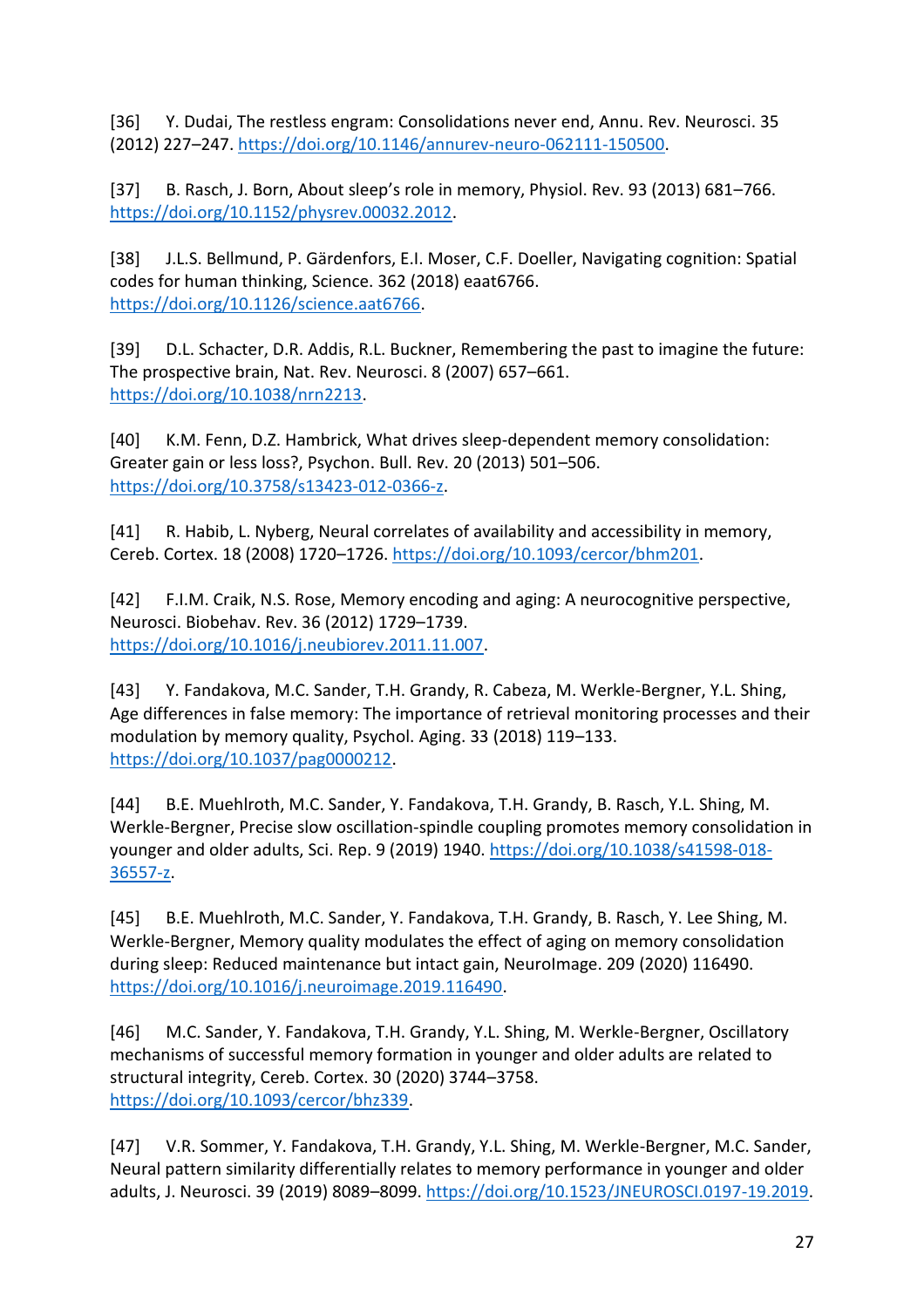[48] A.-K. Joechner, S. Wehmeier, M. Werkle-Bergner, Electrophysiological indicators of sleep-associated memory consolidation in 5- to 6-year-old children, Biorxiv, 2020. [https://doi.org/10.1101/2020.09.04.283606.](https://doi.org/10.1101/2020.09.04.283606)

[49] F.I.M. Craik, M. Byrd, Aging and cognitive deficits, in: F.I.M. Craik, S. Trehub (Eds.), Aging and Cognitive Processes, Springer US, Boston, MA, 1982: pp. 191–211. [https://doi.org/10.1007/978-1-4684-4178-9\\_11.](https://doi.org/10.1007/978-1-4684-4178-9_11)

[50] N.G. Buchler, P. Faunce, L.L. Light, N. Gottfredson, L.M. Reder, Effects of repetition on associative recognition in young and older adults: Item and associative strengthening, Psychol. Aging. 26 (2011) 111–126. [https://doi.org/10.1037/a0020816.](https://doi.org/10.1037/a0020816)

[51] L.L. Light, M.M. Patterson, C. Chung, M.R. Healy, Effects of repetition and response deadline on associative recognition in young and older adults, Mem. Cognit. 32 (2004) 1182– 1193.

[52] K.A. Paller, A.D. Wagner, Observing the transformation of experience into memory, Trends Cogn. Sci. 6 (2002) 93–102. [https://doi.org/10.1016/S1364-6613\(00\)01845-3.](https://doi.org/10.1016/S1364-6613(00)01845-3)

[53] M. Werkle-Bergner, V. Müller, S.-C. Li, U. Lindenberger, Cortical EEG correlates of successful memory encoding: Implications for lifespan comparisons, Neurosci. Biobehav. Rev. 30 (2006) 839–854. [https://doi.org/10.1016/j.neubiorev.2006.06.009.](https://doi.org/10.1016/j.neubiorev.2006.06.009)

[54] H. Kim, Neural activity that predicts subsequent memory and forgetting: A metaanalysis of 74 fMRI studies, NeuroImage. 54 (2011) 2446–2461. [https://doi.org/10.1016/j.neuroimage.2010.09.045.](https://doi.org/10.1016/j.neuroimage.2010.09.045)

[55] D. Maillet, M.N. Rajah, Age-related differences in brain activity in the subsequent memory paradigm: A meta-analysis, Neurosci. Biobehav. Rev. 45 (2014) 246–257. [https://doi.org/10.1016/j.neubiorev.2014.06.006.](https://doi.org/10.1016/j.neubiorev.2014.06.006)

[56] L.J. Otten, Depth of processing effects on neural correlates of memory encoding: Relationship between findings from across- and within-task comparisons, Brain. 124 (2001) 399–412. [https://doi.org/10.1093/brain/124.2.399.](https://doi.org/10.1093/brain/124.2.399)

[57] S.-M. Kamp, R. Bader, A. Mecklinger, ERP subsequent memory effects differ between inter-item and unitization encoding tasks, Front. Hum. Neurosci. 11 (2017). [https://doi.org/10.3389/fnhum.2017.00030.](https://doi.org/10.3389/fnhum.2017.00030)

[58] K.A. Paller, M. Kutas, A.R. Mayes, Neural correlates of encoding in an incidental learning paradigm, Electroencephalogr. Clin. Neurophysiol. 67 (1987) 360–371. [https://doi.org/10.1016/0013-4694\(87\)90124-6.](https://doi.org/10.1016/0013-4694(87)90124-6)

[59] T.F. Sanquist, J.W. Rohrbaugh, K. Syndulko, D.B. Lindsley, Electrocortical signs of levels of processing: Perceptual analysis and recognition memory, Psychophysiology. 17 (1980) 568–576. [https://doi.org/10.1111/j.1469-8986.1980.tb02299.x.](https://doi.org/10.1111/j.1469-8986.1980.tb02299.x)

[60] G. Fernandez, A. Effern, T. Grunwald, N. Pezer, K. Lehnertz, M. Dumpelmann, D. Van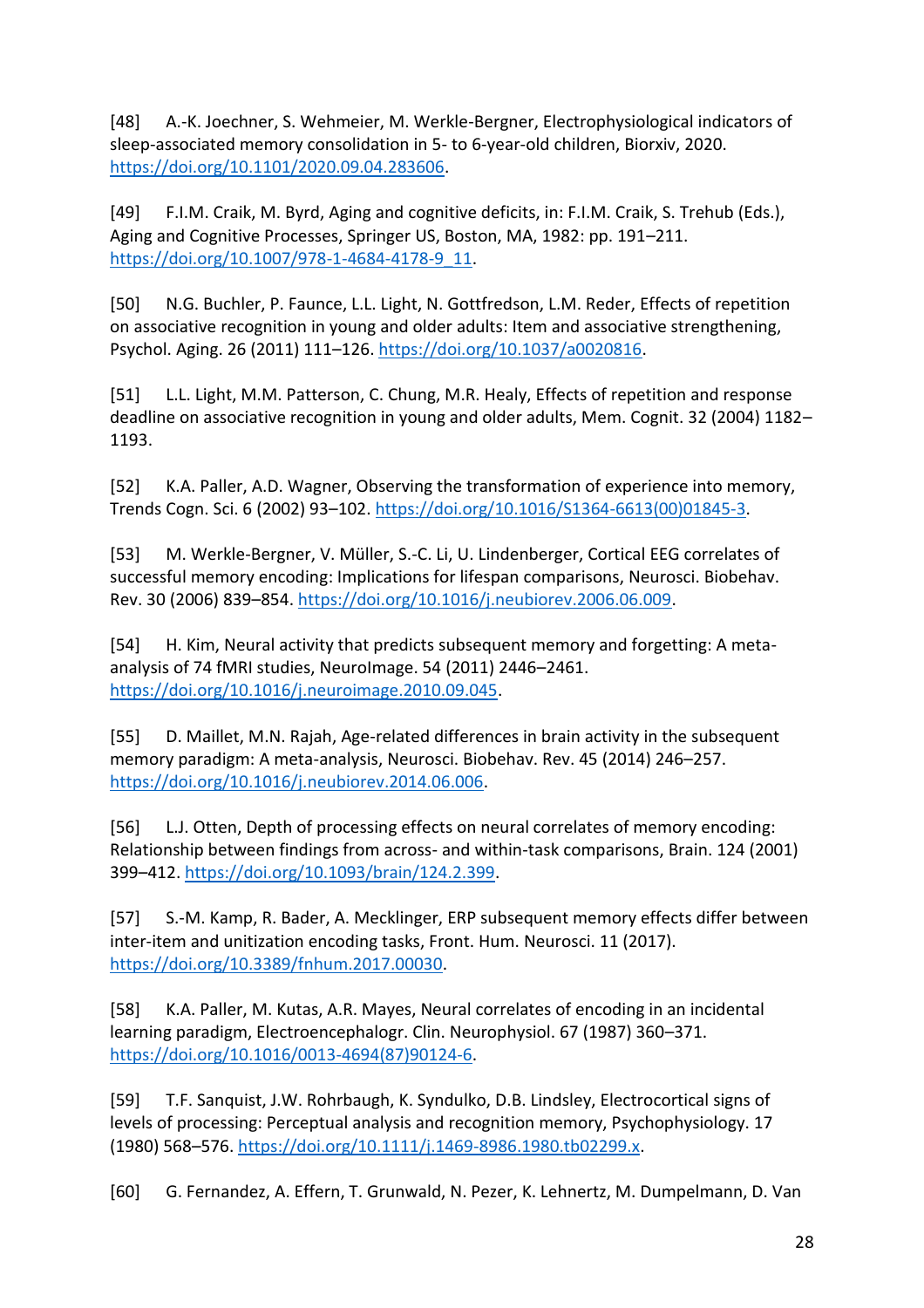Roost, C.E. Elger, Real-time tracking of memory formation in the human rhinal cortex and hippocampus, Science. 285 (1999) 1582–1585. [https://doi.org/10.1126/science.285.5433.1582.](https://doi.org/10.1126/science.285.5433.1582)

[61] S. Hanslmayr, T. Staudigl, How brain oscillations form memories — A processing based perspective on oscillatory subsequent memory effects, NeuroImage. 85 (2014) 648-655. [https://doi.org/10.1016/j.neuroimage.2013.05.121.](https://doi.org/10.1016/j.neuroimage.2013.05.121)

[62] N. Becker, G. Kalpouzos, J. Persson, E.J. Laukka, Y. Brehmer, Differential effects of encoding instructions on brain activity patterns of item and associative memory, J. Cognitive Neurosci. 29 (2017) 545–559. [https://doi.org/10.1162/jocn\\_a\\_01062.](https://doi.org/10.1162/jocn_a_01062)

[63] R.S. Blumenfeld, C. Ranganath, Prefrontal cortex and long-term memory encoding: An integrative review of findings from neuropsychology and neuroimaging, Neuroscientist. 13 (2007) 280–291. [https://doi.org/10.1177/1073858407299290.](https://doi.org/10.1177/1073858407299290)

[64] G. Buzsáki, A. Draguhn, Neuronal oscillations in cortical networks, Science. 304 (2004) 1926. [https://doi.org/10.1126/science.1099745.](https://doi.org/10.1126/science.1099745)

[65] P. Fries, A mechanism for cognitive dynamics: Neuronal communication through neuronal coherence, Trends Cogn. Sci. 9 (2005) 474–480.

[66] P. Fries, Rhythms for cognition: Communication through coherence, Neuron. 88 (2015) 220–235. [https://doi.org/10.1016/j.neuron.2015.09.034.](https://doi.org/10.1016/j.neuron.2015.09.034)

[67] W. Klimesch, P. Sauseng, S. Hanslmayr, EEG alpha oscillations: The inhibition–timing hypothesis, Brain Res. Rev. 53 (2007) 63–88. [https://doi.org/10.1016/j.brainresrev.2006.06.003.](https://doi.org/10.1016/j.brainresrev.2006.06.003)

[68] F. Varela, J.-P. Lachaux, E. Rodriguez, J. Martinerie, The brainweb: Phase synchronization and large-scale integration, Nat Rev Neurosci. 2 (2001) 229–239. [https://doi.org/10.1038/35067550.](https://doi.org/10.1038/35067550)

[69] J. Fell, N. Axmacher, The role of phase synchronization in memory processes, Nat Rev Neurosci. 12 (2011) 105–118. [https://doi.org/10.1038/nrn2979.](https://doi.org/10.1038/nrn2979)

[70] S. Hanslmayr, T. Staudigl, M.-C. Fellner, Oscillatory power decreases and long-term memory: The information via desynchronization hypothesis, Front. Hum. Neurosci. 6 (2012) 74. [https://doi.org/10.3389/fnhum.2012.00074.](https://doi.org/10.3389/fnhum.2012.00074)

[71] W. Klimesch, EEG alpha and theta oscillations reflect cognitive and memory performance: A review and analysis, Brain Res. Rev. 29 (1999) 169–195. [https://doi.org/10.1016/S0165-0173\(98\)00056-3.](https://doi.org/10.1016/S0165-0173(98)00056-3)

[72] J.E. Lisman, O. Jensen, The theta-gamma neural code, Neuron. 77 (2013) 1002–1016. [https://doi.org/10.1016/j.neuron.2013.03.007.](https://doi.org/10.1016/j.neuron.2013.03.007)

[73] S. Hanslmayr, G. Volberg, M. Wimber, M. Raabe, M.W. Greenlee, K.-H.T. Bauml, The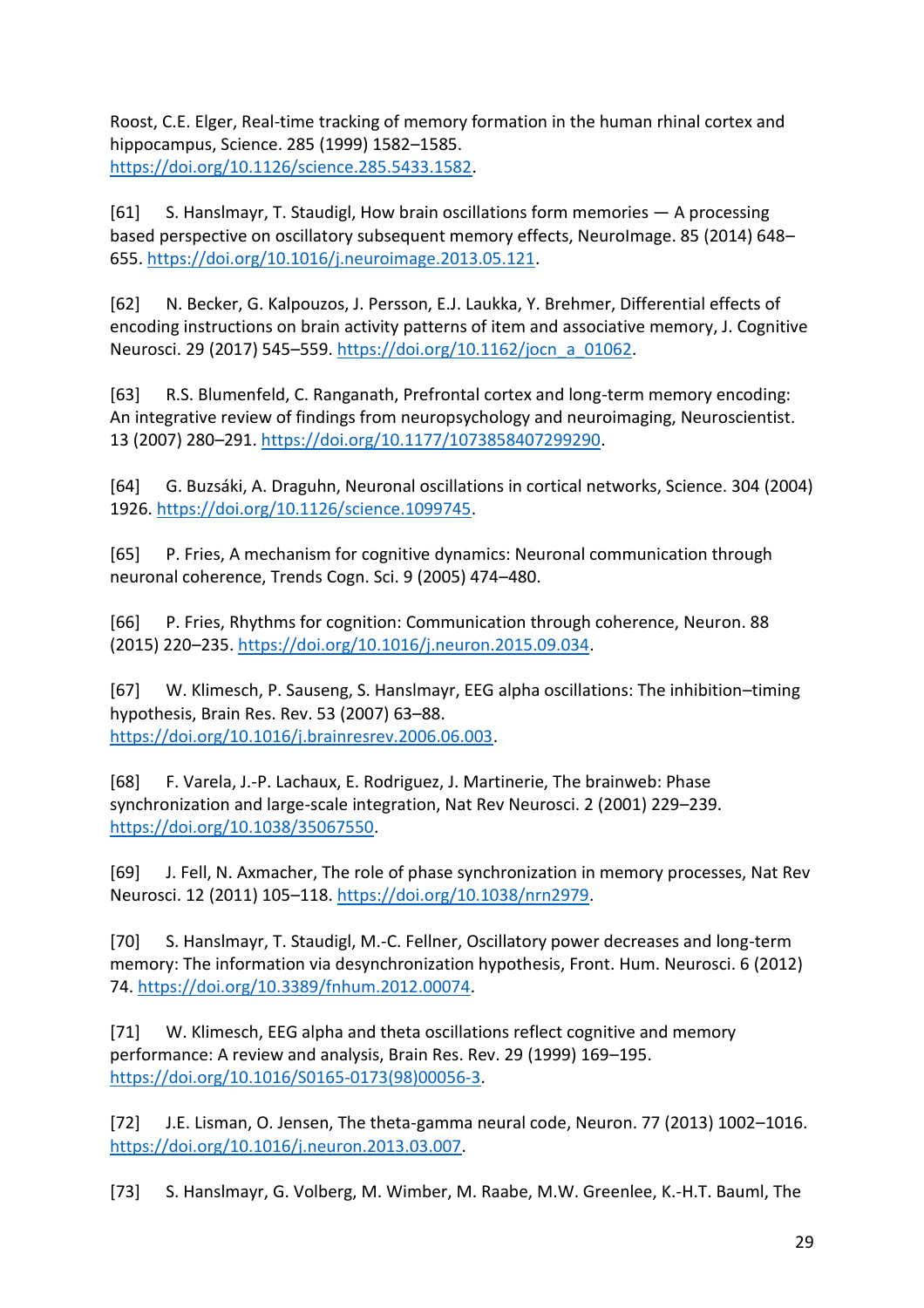relationship between brain oscillations and BOLD signal during memory formation: A combined EEG-fMRI study, J. Neurosci. 31 (2011) 15674–15680. [https://doi.org/10.1523/JNEUROSCI.3140-11.2011.](https://doi.org/10.1523/JNEUROSCI.3140-11.2011)

[74] E. Nyhus, T. Curran, Functional role of gamma and theta oscillations in episodic memory, Neurosci. Biobehav. Rev. 34 (2010) 1023–1035. [https://doi.org/10.1016/j.neubiorev.2009.12.014.](https://doi.org/10.1016/j.neubiorev.2009.12.014)

[75] T. Staudigl, S. Hanslmayr, Theta oscillations at encoding mediate the contextdependent nature of human episodic memory, Current Biology. 23 (2013) 1101–1106. [https://doi.org/10.1016/j.cub.2013.04.074.](https://doi.org/10.1016/j.cub.2013.04.074)

[76] A. Hampshire, S.R. Chamberlain, M.M. Monti, J. Duncan, A.M. Owen, The role of the right inferior frontal gyrus: inhibition and attentional control, NeuroImage. 50 (2010) 1313– 1319. [https://doi.org/10.1016/j.neuroimage.2009.12.109.](https://doi.org/10.1016/j.neuroimage.2009.12.109)

[77] A.R. Aron, T.W. Robbins, R.A. Poldrack, Inhibition and the right inferior frontal cortex: one decade on, Trends Cogn. Sci. 18 (2014) 177–185. [https://doi.org/10.1016/j.tics.2013.12.003.](https://doi.org/10.1016/j.tics.2013.12.003)

[78] O. Jensen, A. Mazaheri, Shaping Functional Architecture by Oscillatory Alpha Activity: Gating by Inhibition, Front. Hum. Neurosci. 4 (2010). [https://doi.org/10.3389/fnhum.2010.00186.](https://doi.org/10.3389/fnhum.2010.00186)

[79] S.M. Korkki, F.R. Richter, P. Jeyarathnarajah, J.S. Simons, Healthy ageing reduces the precision of episodic memory retrieval, Psychol. Aging. 35 (2020) 124–142. [https://doi.org/10.1037/pag0000432.](https://doi.org/10.1037/pag0000432)

[80] V.R. Sommer, L. Mount, S. Weigelt, M. Werkle-Bergner, M.C. Sander, Memory specificity is linked to repetition effects in event-related potentials across the lifespan, Dev. Cogn. Neurosci. (in press). [https://doi.org/10.1016/j.dcn.2021.100926.](https://doi.org/10.1016/j.dcn.2021.100926)

[81] N. Kriegeskorte, J. Diedrichsen, Peeling the onion of brain representations, Annu. Rev. Neurosci. 42 (2019) 407–432[. https://doi.org/10.1146/annurev-neuro-080317-061906.](https://doi.org/10.1146/annurev-neuro-080317-061906)

[82] N. Kriegeskorte, R.A. Kievit, Representational geometry: Integrating cognition, computation, and the brain, Trends Cogn. Sci. 17 (2013) 401–412. [https://doi.org/10.1016/j.tics.2013.06.007.](https://doi.org/10.1016/j.tics.2013.06.007)

[83] J.D. Koen, M.D. Rugg, Neural dedifferentiation in the aging brain, Trends Cogn. Sci. 23 (2019) 547–559. [https://doi.org/10.1016/j.tics.2019.04.012.](https://doi.org/10.1016/j.tics.2019.04.012)

[84] S.-C. Li, U. Lindenberger, S. Sikström, Aging cognition: From neuromodulation to representation, Trends Cogn. Sci. 5 (2001) 479–486. [https://doi.org/10.1016/S1364-](https://doi.org/10.1016/S1364-6613(00)01769-1) [6613\(00\)01769-1.](https://doi.org/10.1016/S1364-6613(00)01769-1)

[85] I.A. Wilson, M. Gallagher, H. Eichenbaum, H. Tanila, Neurocognitive aging: prior memories hinder new hippocampal encoding, Trends Neurosci. 29 (2006) 662–670.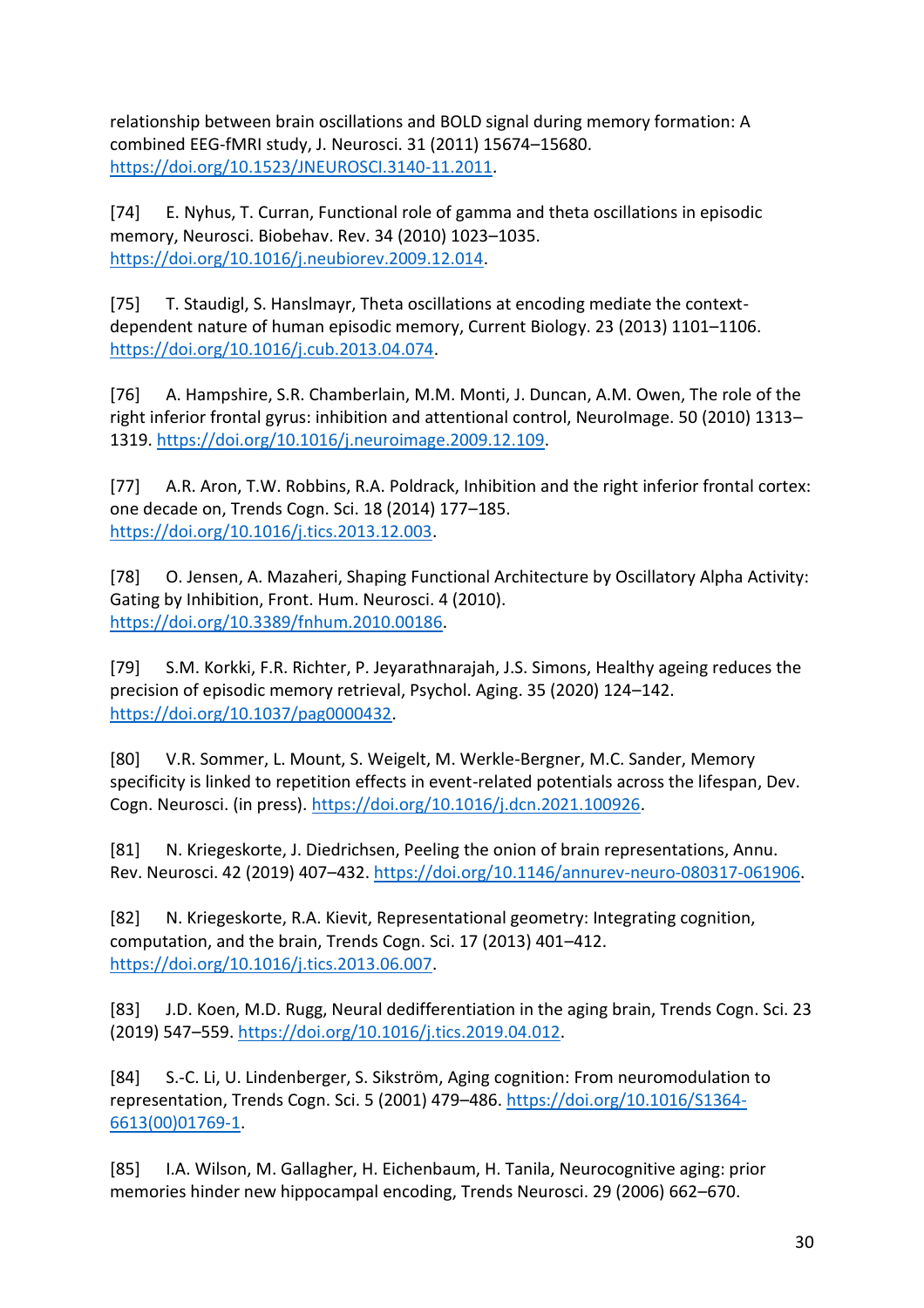[https://doi.org/10.1016/j.tins.2006.10.002.](https://doi.org/10.1016/j.tins.2006.10.002)

[86] A.N. Trelle, R.N. Henson, D.A.E. Green, J.S. Simons, Declines in representational quality and strategic retrieval processes contribute to age-related increases in false recognition., J. Exp. Psychol. Learn. Mem. Cogn. 43 (2017) 1883. [https://doi.org/10.1037/xlm0000412.](https://doi.org/10.1037/xlm0000412)

[87] A.N. Trelle, R.N. Henson, J.S. Simons, Neural evidence for age-related differences in representational quality and strategic retrieval processes, Neurobiol. Aging. 84 (2019) 50–60. [https://doi.org/10.1016/j.neurobiolaging.2019.07.012.](https://doi.org/10.1016/j.neurobiolaging.2019.07.012)

[88] E.A. Kensinger, D.L. Schacter, When true memories suppress false memories: Effects of aging, Cogn. Neuropsychol. 16 (1999) 399–415. [https://doi.org/10.1080/026432999380852.](https://doi.org/10.1080/026432999380852)

[89] L. Nyberg, M. Lövdén, K. Riklund, U. Lindenberger, L. Bäckman, Memory aging and brain maintenance, Trends Cogn. Sci. 16 (2012) 292–305. [https://doi.org/10.1016/j.tics.2012.04.005.](https://doi.org/10.1016/j.tics.2012.04.005)

[90] L. Nyberg, U. Lindenberger, Brain maintenance and cognition in old age, in: D. Poeppel, G.R. Mangun, M.S. Gazzaniga (Eds.), The Cognitive Neurosciences, MIT Press, Cambridge, MA, 2020: pp. 81–90.

[91] G. Buzsáki, Two-stage model of memory trace formation: A role for "noisy" brain states, Neuroscience. 31 (1989) 551–570. [https://doi.org/10.1016/0306-4522\(89\)90423-5.](https://doi.org/10.1016/0306-4522(89)90423-5)

[92] J.L. McClelland, B.L. McNaughton, R.C. O'Reilly, Why there are complementary learning systems in the hippocampus and neocortex: Insights from the successes and failures of connectionist models of learning and memory., Psychol. Rev. 102 (1995) 419–457. [https://doi.org/10.1037/0033-295X.102.3.419.](https://doi.org/10.1037/0033-295X.102.3.419)

[93] L. Nadel, A. Samsonovich, L. Ryan, M. Moscovitch, Multiple trace theory of human memory: Computational, neuroimaging, and neuropsychological results, Hippocampus. 10 (2000) 352–368.

[94] N. Axmacher, C.E. Elger, J. Fell, Ripples in the medial temporal lobe are relevant for human memory consolidation, Brain. 131 (2008) 1806–1817. [https://doi.org/10.1093/brain/awn103.](https://doi.org/10.1093/brain/awn103)

[95] S. Gais, M. Mölle, K. Helms, J. Born, Learning-dependent increases in sleep spindle density, J. Neurosci. 22 (2002) 6830–6834. [https://doi.org/10.1523/JNEUROSCI.22-15-](https://doi.org/10.1523/JNEUROSCI.22-15-06830.2002) [06830.2002.](https://doi.org/10.1523/JNEUROSCI.22-15-06830.2002)

[96] H.-V.V. Ngo, T. Martinetz, J. Born, M. Mölle, Auditory closed-loop stimulation of the sleep slow oscillation enhances memory, Neuron. 78 (2013) 545–553. [https://doi.org/10.1016/j.neuron.2013.03.006.](https://doi.org/10.1016/j.neuron.2013.03.006)

[97] M. Steriade, Grouping of brain rhythms in corticothalamic systems, Neuroscience.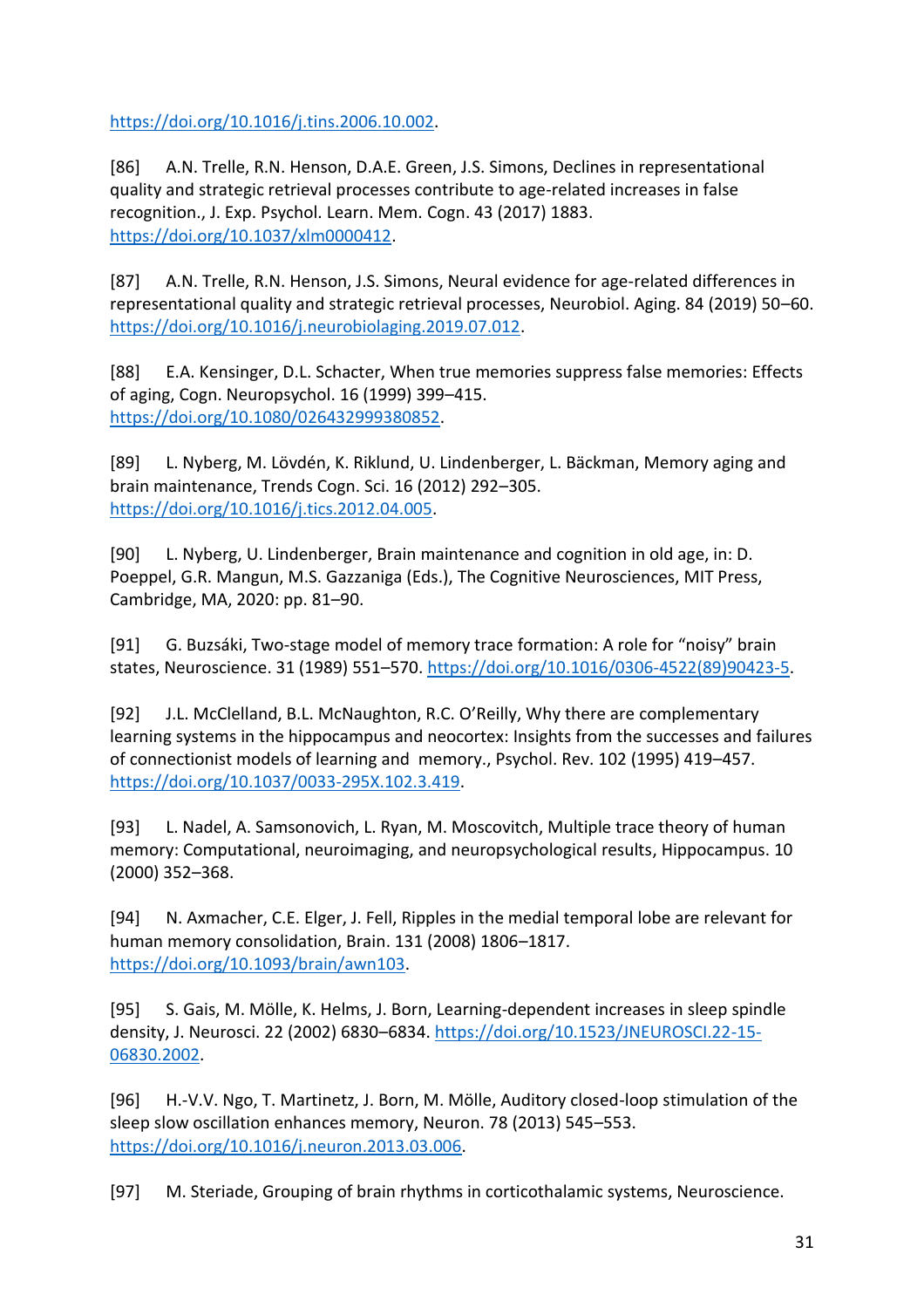137 (2006) 1087–1106. [https://doi.org/10.1016/j.neuroscience.2005.10.029.](https://doi.org/10.1016/j.neuroscience.2005.10.029)

[98] M. Mölle, L. Marshall, S. Gais, J. Born, Grouping of spindle activity during slow oscillations in human non-rapid eye movement sleep, J. Neurosci. 22 (2002) 10941–10947. [https://doi.org/10.1523/JNEUROSCI.22-24-10941.2002.](https://doi.org/10.1523/JNEUROSCI.22-24-10941.2002)

[99] B.P. Staresina, T.O. Bergmann, M. Bonnefond, R. van der Meij, O. Jensen, L. Deuker, C.E. Elger, N. Axmacher, J. Fell, Hierarchical nesting of slow oscillations, spindles and ripples in the human hippocampus during sleep, Nat Neurosci. 18 (2015) 1679–1686. [https://doi.org/10.1038/nn.4119.](https://doi.org/10.1038/nn.4119)

[100] B.E. Muehlroth, B. Rasch, M. Werkle-Bergner, Episodic memory consolidation during sleep in healthy aging, Sleep Med. Rev. 52 (2020) 101304. [https://doi.org/10.1016/j.smrv.2020.101304.](https://doi.org/10.1016/j.smrv.2020.101304)

[101] B.A. Mander, J.R. Winer, M.P. Walker, Sleep and human aging, Neuron. 94 (2017) 19– 36. [https://doi.org/10.1016/j.neuron.2017.02.004.](https://doi.org/10.1016/j.neuron.2017.02.004)

[102] F. Conte, G. Ficca, Caveats on psychological models of sleep and memory: A compass in an overgrown scenario, Sleep Medicine Reviews. 17 (2013) 105–121. [https://doi.org/10.1016/j.smrv.2012.04.001.](https://doi.org/10.1016/j.smrv.2012.04.001)

[103] J.M. Ellenbogen, J.D. Payne, R. Stickgold, The role of sleep in declarative memory consolidation: Passive, permissive, active or none?, Curr. Opin. Neurobiol. 16 (2006) 716– 722. [https://doi.org/10.1016/j.conb.2006.10.006.](https://doi.org/10.1016/j.conb.2006.10.006)

[104] S.F. Schoch, M.J. Cordi, B. Rasch, Modulating influences of memory strength and sensitivity of the retrieval test on the detectability of the sleep consolidation effect, Neurobiol. Learn. Mem. 145 (2017) 181–189. [https://doi.org/10.1016/j.nlm.2017.10.009.](https://doi.org/10.1016/j.nlm.2017.10.009)

[105] R. Stickgold, M.P. Walker, Sleep-dependent memory triage: Evolving generalization through selective processing, Nat. Neurosci. 16 (2013) 139–145. [https://doi.org/10.1038/nn.3303.](https://doi.org/10.1038/nn.3303)

[106] A. Nettersheim, M. Hallschmid, J. Born, S. Diekelmann, The role of sleep in motor sequence consolidation: Stabilization rather than enhancement, J. Neurosci. 35 (2015) 6696– 6702. [https://doi.org/10.1523/JNEUROSCI.1236-14.2015.](https://doi.org/10.1523/JNEUROSCI.1236-14.2015)

[107] N. Dumay, Sleep not just protects memories against forgetting, it also makes them more accessible, Cortex. 74 (2016) 289–296. [https://doi.org/10.1016/j.cortex.2015.06.007.](https://doi.org/10.1016/j.cortex.2015.06.007)

[108] T. Schreiner, B. Rasch, To gain or not to gain – The complex role of sleep for memory, Cortex. 101 (2018) 282–287. [https://doi.org/10.1016/j.cortex.2016.06.011.](https://doi.org/10.1016/j.cortex.2016.06.011)

[109] S. Diekelmann, I. Wilhelm, J. Born, The whats and whens of sleep-dependent memory consolidation, Sleep Med. Rev. 13 (2009) 309–321. [https://doi.org/10.1016/j.smrv.2008.08.002.](https://doi.org/10.1016/j.smrv.2008.08.002)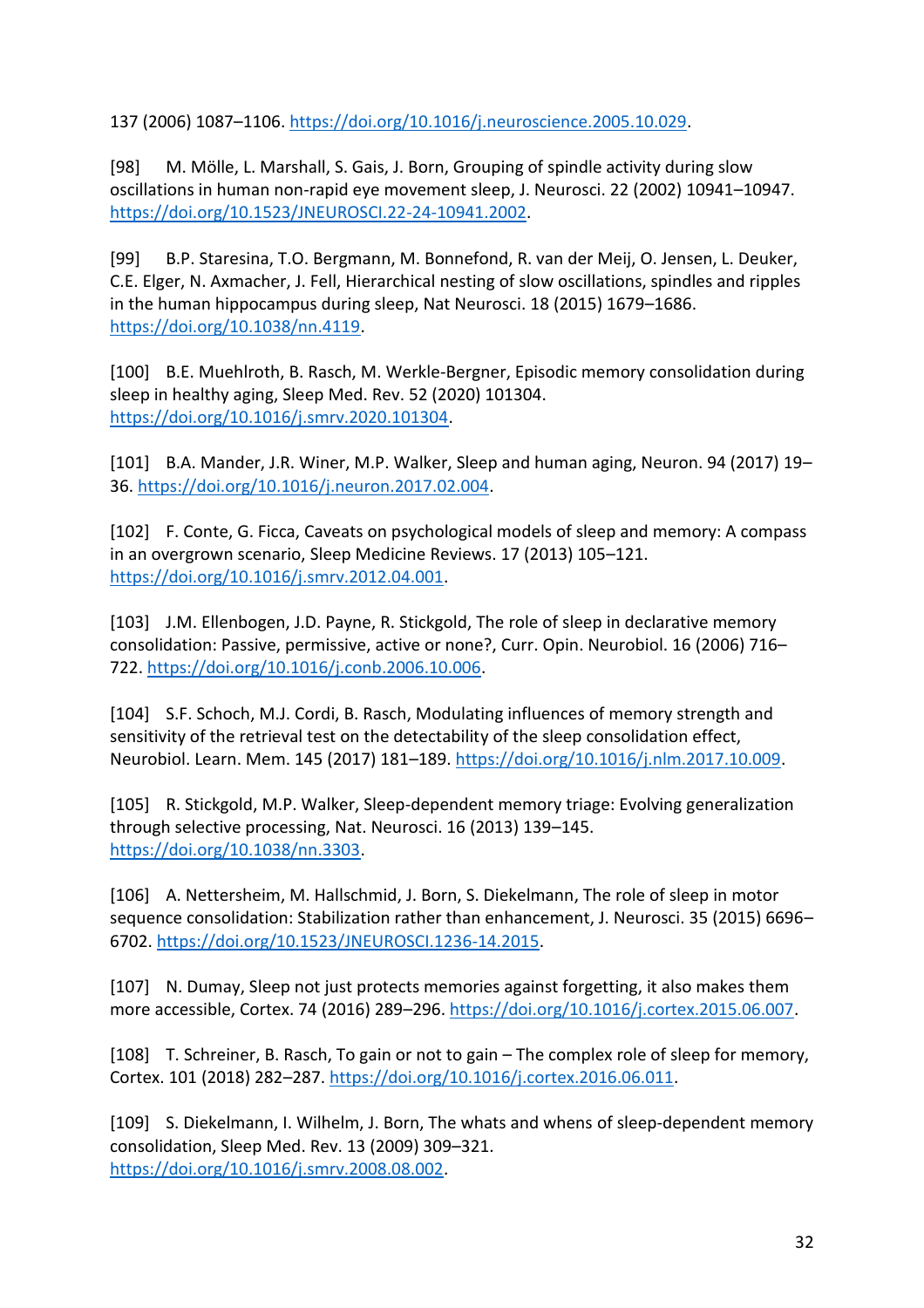[110] A.C. Schapiro, E.A. McDevitt, T.T. Rogers, S.C. Mednick, K.A. Norman, Human hippocampal replay during rest prioritizes weakly learned information and predicts memory performance, Nat. Commun. 9 (2018) 3920. [https://doi.org/10.1038/s41467-018-06213-1.](https://doi.org/10.1038/s41467-018-06213-1)

[111] R.F. Helfrich, B.A. Mander, W.J. Jagust, R.T. Knight, M.P. Walker, Old brains come uncoupled in sleep: Slow wave-spindle synchrony, brain atrophy, and forgetting, Neuron. 97 (2018) 221-230.e4. [https://doi.org/10.1016/j.neuron.2017.11.020.](https://doi.org/10.1016/j.neuron.2017.11.020)

[112] F.I.M. Craik, On the transfer of information from temporary to permanent memory, Phil. Trans. R. Soc. B. 302 (1983) 341–359. [https://doi.org/10.1098/rstb.1983.0059.](https://doi.org/10.1098/rstb.1983.0059)

[113] A.L. Devitt, D.L. Schacter, False memories with age: Neural and cognitive underpinnings, Neuropsychologia. 91 (2016) 346–359. [https://doi.org/10.1016/j.neuropsychologia.2016.08.030.](https://doi.org/10.1016/j.neuropsychologia.2016.08.030)

[114] Y.L. Shing, M. Werkle-Bergner, S.-C. Li, U. Lindenberger, Committing memory errors with high confidence: Older adults do but children don't, Memory. 17 (2009) 169–179. [https://doi.org/10.1080/09658210802190596.](https://doi.org/10.1080/09658210802190596)

[115] Y. Fandakova, Y.L. Shing, U. Lindenberger, High-confidence memory errors in old age: The roles of monitoring and binding processes, Memory. 21 (2013) 732–750. [https://doi.org/10.1080/09658211.2012.756038.](https://doi.org/10.1080/09658211.2012.756038)

[116] K.J. Mitchell, M.K. Johnson, Source monitoring 15 years later: What have we learned from fMRI about the neural mechanisms of source memory?, Psychol. Bull. 135 (2009) 638– 677. [https://doi.org/10.1037/a0015849.](https://doi.org/10.1037/a0015849)

[117] M. Cohn, S.M. Emrich, M. Moscovitch, Age-related deficits in associative memory: The influence of impaired strategic retrieval., Psychol. Aging. 23 (2008) 93–103. [https://doi.org/10.1037/0882-7974.23.1.93.](https://doi.org/10.1037/0882-7974.23.1.93)

[118] D.A. Gallo, Using recall to reduce false recognition: Diagnostic and disqualifying monitoring, J. Exp. Psychol. Learn. Mem. Cogn. 30 (2004) 120–128. [https://doi.org/10.1037/0278-7393.30.1.120.](https://doi.org/10.1037/0278-7393.30.1.120)

[119] C. Rotello, E. Heit, Associative recognition: A case of recall-to-reject processing, Memory & Cognition. 28 (2000) 907–922. [https://doi.org/10.3758/BF03209339.](https://doi.org/10.3758/BF03209339)

[120] C. Bastin, G. Besson, J. Simon, E. Delhaye, M. Geurten, S. Willems, E. Salmon, An Integrative Memory model of recollection and familiarity to understand memory deficits, Behav Brain Sci. (2019) 1–66. [https://doi.org/10.1017/S0140525X19000621.](https://doi.org/10.1017/S0140525X19000621)

[121] M. Ullsperger, H.A. Harsay, J.R. Wessel, K.R. Ridderinkhof, Conscious perception of errors and its relation to the anterior insula, Brain Struct. Funct. 214 (2010) 629–643. [https://doi.org/10.1007/s00429-010-0261-1.](https://doi.org/10.1007/s00429-010-0261-1)

[122] N.U.F. Dosenbach, D.A. Fair, A.L. Cohen, B.L. Schlaggar, S.E. Petersen, A dualnetworks architecture of top-down control, Trends Cogn. Sci. 12 (2008) 99–105.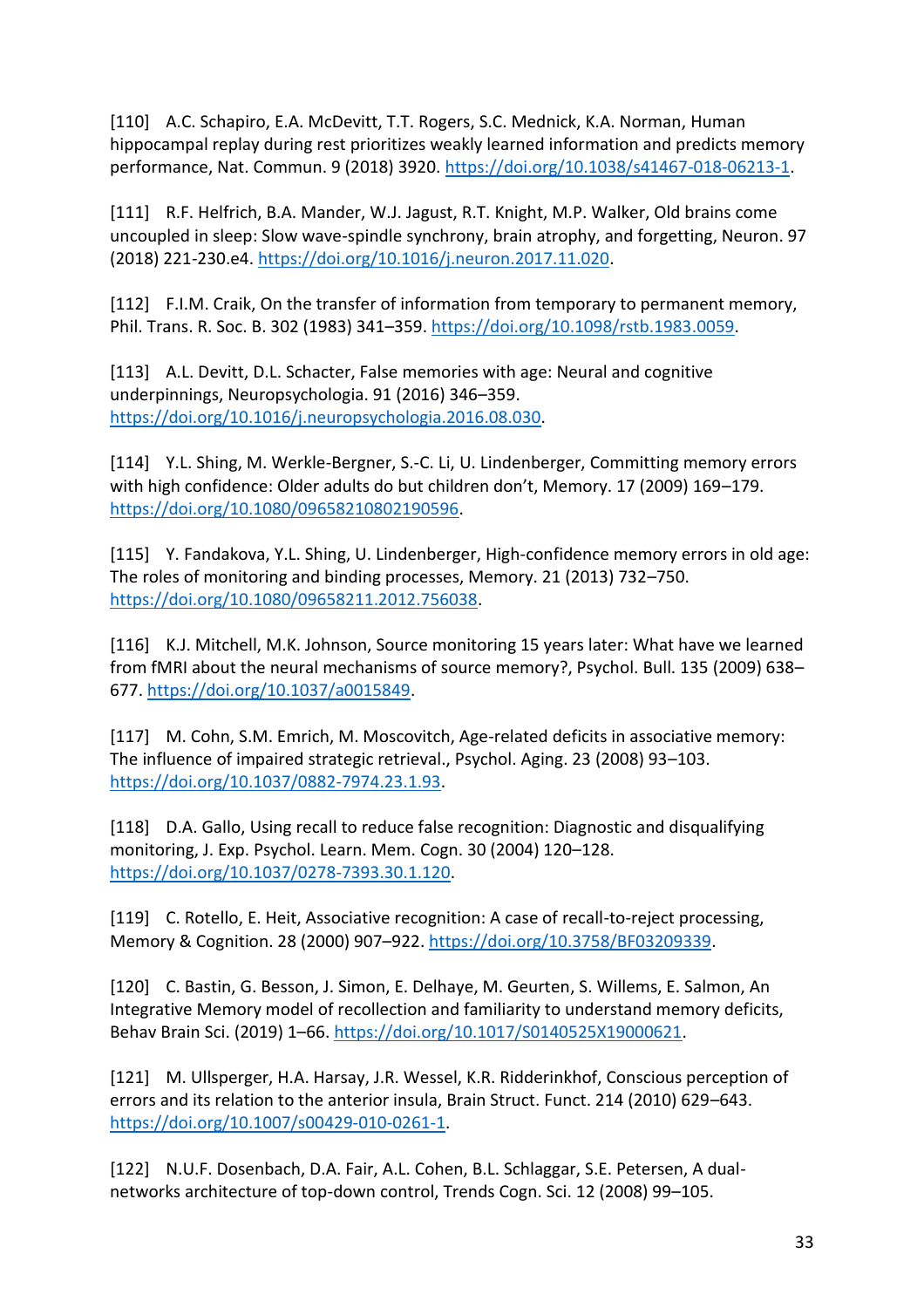[https://doi.org/10.1016/j.tics.2008.01.001.](https://doi.org/10.1016/j.tics.2008.01.001)

[123] V. Menon, L.Q. Uddin, Saliency, switching, attention and control: A network model of insula function, Brain Struct. Funct. 214 (2010) 655–667. [https://doi.org/10.1007/s00429-](https://doi.org/10.1007/s00429-010-0262-0) [010-0262-0.](https://doi.org/10.1007/s00429-010-0262-0)

[124] A. Shenhav, S. Musslick, F. Lieder, W. Kool, T.L. Griffiths, J.D. Cohen, M.M. Botvinick, Toward a rational and mechanistic account of mental effort, Annu. Rev. Neurosci. 40 (2017) 99–104.

[125] F.W. Sun, M.R. Stepanovic, J. Andreano, L.F. Barrett, A. Touroutoglou, B.C. Dickerson, Youthful brains in older adults: Preserved neuroanatomy in the default mode and salience networks contributes to youthful memory in superaging, J. Neurosci. 36 (2016) 9659–9668. [https://doi.org/10.1523/jneurosci.1492-16.2016.](https://doi.org/10.1523/jneurosci.1492-16.2016)

[126] I.J. Bennett, D.J. Madden, Disconnected aging: Cerebral white matter integrity and age-related differences in cognition, Neuroscience. 276 (2014) 187–205. [https://doi.org/10.1016/j.neuroscience.2013.11.026.](https://doi.org/10.1016/j.neuroscience.2013.11.026)

[127] M.R. Dulas, A. Duarte, Age-related changes in overcoming proactive interference in associative memory: The role of PFC-mediated executive control processes at retrieval, NeuroImage. 132 (2016) 116–128[. https://doi.org/10.1016/j.neuroimage.2016.02.017.](https://doi.org/10.1016/j.neuroimage.2016.02.017)

[128] Y. Fandakova, M.C. Sander, M. Werkle-Bergner, Y.L. Shing, Age differences in shortterm memory binding are related to working memory performance across the lifespan., Psychol. Aging. 29 (2018) 140–149. [https://doi.org/10.1037/a0035347.](https://doi.org/10.1037/a0035347)

[129] P.E. Wais, Hippocampal signals for strong memory when associative memory is available and when it is not, Hippocampus. 21 (2011) 9–21. [https://doi.org/10.1002/hipo.20716.](https://doi.org/10.1002/hipo.20716)

[130] J. Strunk, A. Duarte, Prestimulus and poststimulus oscillatory activity predicts successful episodic encoding for both young and older adults, Neurobiol. Aging. 77 (2019) 1– 12. [https://doi.org/10.1016/j.neurobiolaging.2019.01.005.](https://doi.org/10.1016/j.neurobiolaging.2019.01.005)

[131] J.D. Koen, S. Srokova, M.D. Rugg, Age-related neural dedifferentiation and cognition, Curr. Opin. Behav. Sci. 32 (2020) 7–14.

[132] S.-C. Li, S. Sikström, Integrative neurocomputational perspectives on cognitive aging, neuromodulation, and representation, Neurosci. Biobehav. Rev. 26 (2002) 795–808. [https://doi.org/10.1016/S0149-7634\(02\)00066-0.](https://doi.org/10.1016/S0149-7634(02)00066-0)

[133] D.C. Park, T.A. Polk, R. Park, M. Minear, A. Savage, M.R. Smith, Aging reduces neural specialization in ventral visual cortex, Proc. Natl. Acad. Sci. USA. 101 (2004) 13091–13095.

[134] J. Park, J. Carp, K.M. Kennedy, K.M. Rodrigue, G.N. Bischof, C.-M. Huang, J.R. Rieck, T.A. Polk, D.C. Park, Neural broadening or neural attenuation? Investigating age-related dedifferentiation in the face network in a large lifespan sample, J. Neurosci. 32 (2012) 2154–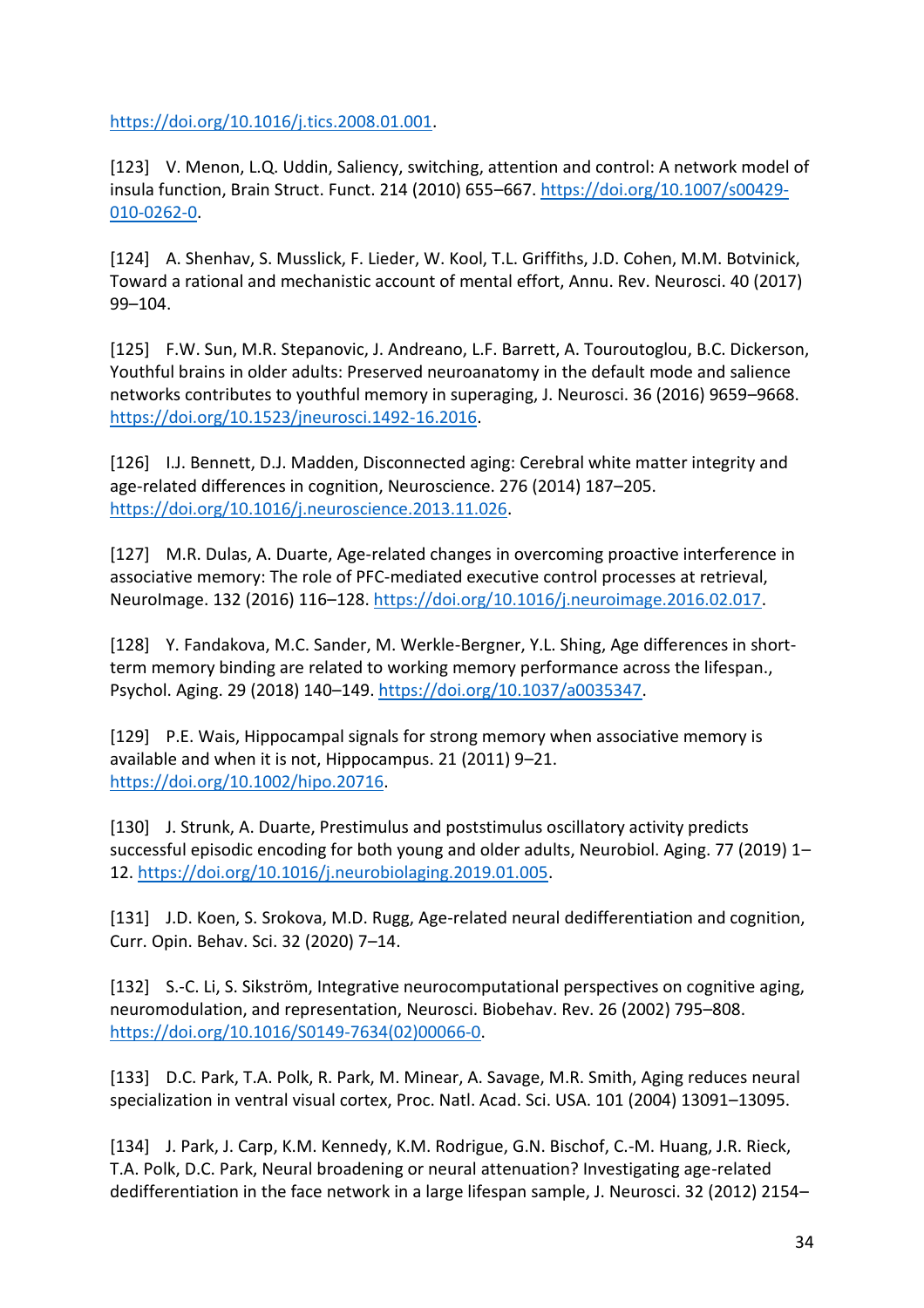2158. [https://doi.org/10.1523/JNEUROSCI.4494-11.2012.](https://doi.org/10.1523/JNEUROSCI.4494-11.2012)

[135] M.W. Voss, K.I. Erickson, L. Chaddock, R.S. Prakash, S.J. Colcombe, K.S. Morris, S. Doerksen, L. Hu, E. McAuley, A.F. Kramer, Dedifferentiation in the visual cortex: An fMRI investigation of individual differences in older adults, Brain Res. 1244 (2008) 121–131. [https://doi.org/10.1016/j.brainres.2008.09.051.](https://doi.org/10.1016/j.brainres.2008.09.051)

[136] M. Kobelt, V.R. Sommer, A. Keresztes, M. Werkle-Bergner, M.C. Sander, Tracking age differences in neural distinctiveness across representational levels, Biorxiv, 2020. [https://doi.org/10.1101/2020.07.06.187187.](https://doi.org/10.1101/2020.07.06.187187)

[137] J.D. Koen, N. Hauck, M.D. Rugg, The relationship between age, neural differentiation, and memory performance, J. Neurosci. 39 (2019) 149–162. [https://doi.org/10.1523/JNEUROSCI.1498-18.2018.](https://doi.org/10.1523/JNEUROSCI.1498-18.2018)

[138] J. Carp, J. Park, T.A. Polk, D.C. Park, Age differences in neural distinctiveness revealed by multi-voxel pattern analysis, NeuroImage. 56 (2011) 736–743. [https://doi.org/10.1016/j.neuroimage.2010.04.267.](https://doi.org/10.1016/j.neuroimage.2010.04.267)

[139] L. Zheng, Z. Gao, X. Xiao, Z. Ye, C. Chen, G. Xue, Reduced fidelity of neural representation underlies episodic memory decline in normal aging, Cereb. Cortex. 28 (2018) 2283–2296. [https://doi.org/10.1093/cercor/bhx130.](https://doi.org/10.1093/cercor/bhx130)

[140] P.B. Baltes, U. Lindenberger, Emergence of a powerful connection between sensory and cognitive functions across the adult life span: A new window to the study of cognitive aging?, Psychol. Aging. 12 (1997) 12–21. [https://doi.org/10.1037/0882-7974.12.1.12.](https://doi.org/10.1037/0882-7974.12.1.12)

[141] U. Lindenberger, P.B. Baltes, Sensory functioning and intelligence in old age: A strong connection, Psychol. Aging. 9 (1994) 339–355. https://doi.org/10.1037/0882-7974.9.3.339. [142] S.-C. Li, A. Rieckmann, Neuromodulation and aging: implications of aging neuronal gain control on cognition, Curr. Opin. Neurobiol. 29 (2014) 148–158. [https://doi.org/10.1016/j.conb.2014.07.009.](https://doi.org/10.1016/j.conb.2014.07.009)

[143] G. Papenberg, L. Jonasson, N. Karalija, J. Johansson, Y. Köhncke, A. Salami, M. Andersson, J. Axelsson, A. Wåhlin, K. Riklund, U. Lindenberger, M. Lövdén, L. Nyberg, L. Bäckman, Mapping the landscape of human dopamine D2/3 receptors with [11C]raclopride, Brain Struct. Funct. 224 (2019) 2871–2882. [https://doi.org/10.1007/s00429-019-01938-1.](https://doi.org/10.1007/s00429-019-01938-1)

[144] J.D. Chamberlain, H. Gagnon, P. Lalwani, K.E. Cassady, M. Simmonite, B.R. Foerster, M. Petrou, R.D. Seidler, S.F. Taylor, D.H. Weissman, D.C. Park, T.A. Polk, GABA levels in ventral visual cortex decline with age and are associated with neural distinctiveness, biorxiv, 2019. [https://doi.org/10.1101/743674.](https://doi.org/10.1101/743674)

[145] M. Simmonite, J. Carp, B.R. Foerster, L. Ossher, M. Petrou, D.H. Weissman, T.A. Polk, Age-related declines in occipital GABA are associated with reduced fluid processing ability, Acad. Radiol. 26 (2019) 1053–1061. [https://doi.org/10.1016/j.acra.2018.07.024.](https://doi.org/10.1016/j.acra.2018.07.024)

[146] P. Lalwani, H. Gagnon, K. Cassady, M. Simmonite, S. Peltier, R.D. Seidler, S.F. Taylor,